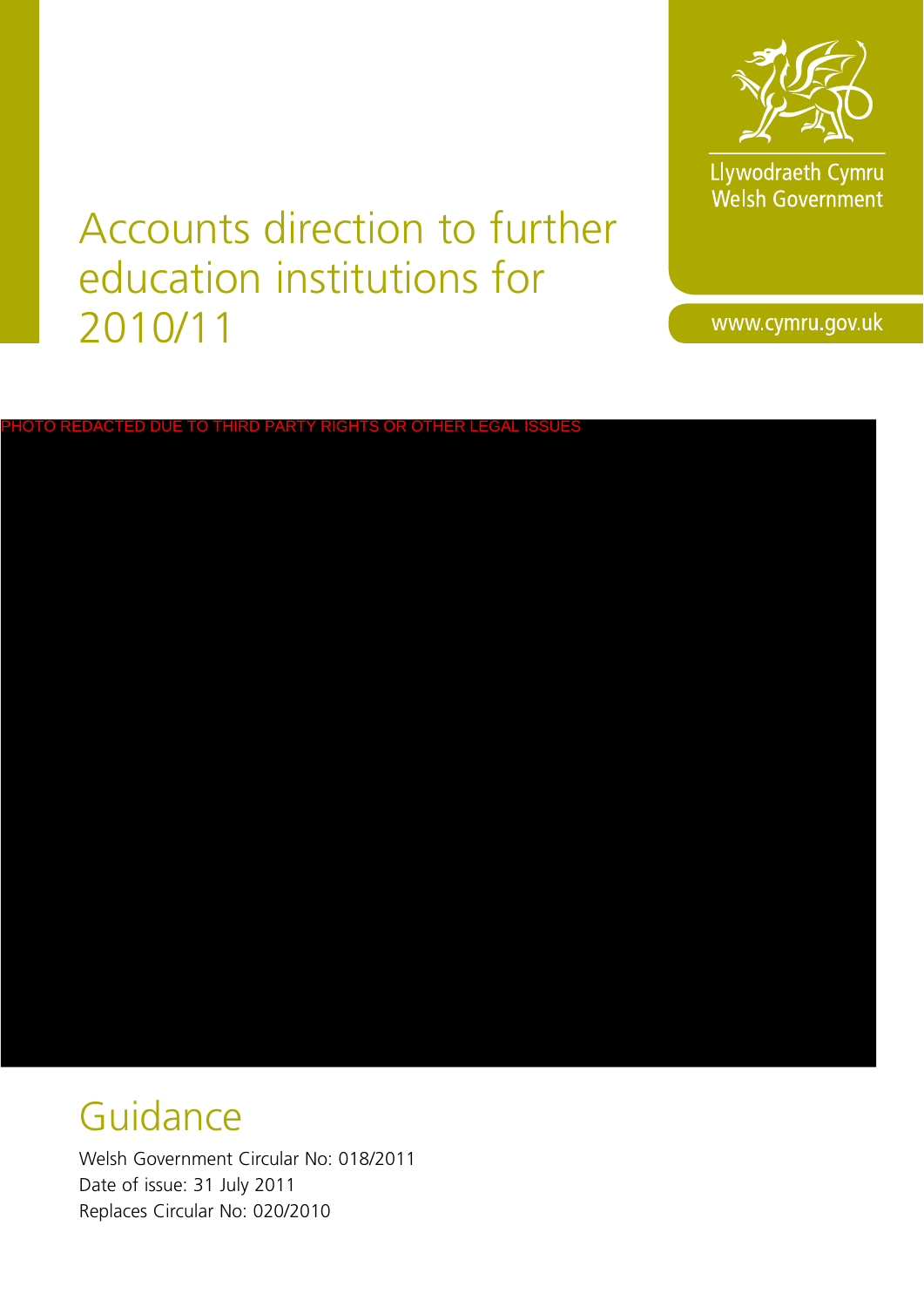# Accounts direction to further education institutions for 2010/11

- **Audience** Senior management of further education institutions in Wales.
- **Overview** This accounts direction advises institutions of the Welsh Government's requirements of their audited financial statements in accordance with paragraph 54 of the Financial Memorandum.

| <b>Action</b>            | No response required. |
|--------------------------|-----------------------|
| المالي والمتحدث والمنادر |                       |

**required**

| <b>Further</b> | Emma Smith                          |
|----------------|-------------------------------------|
| information    | Head of Performance and Planning    |
|                | Department for Education and Skills |
|                | Welsh Government                    |
|                | Cathays Park                        |
|                | Cardiff                             |
|                | CF10 3NQ                            |
|                | Tel: 029 2082 5227                  |
|                |                                     |

**Additional** This document can also be accessed from the Welsh Government **copies** website at www.wales.gov.uk/educationandskills

| <b>Related</b> | None. |
|----------------|-------|
| documents      |       |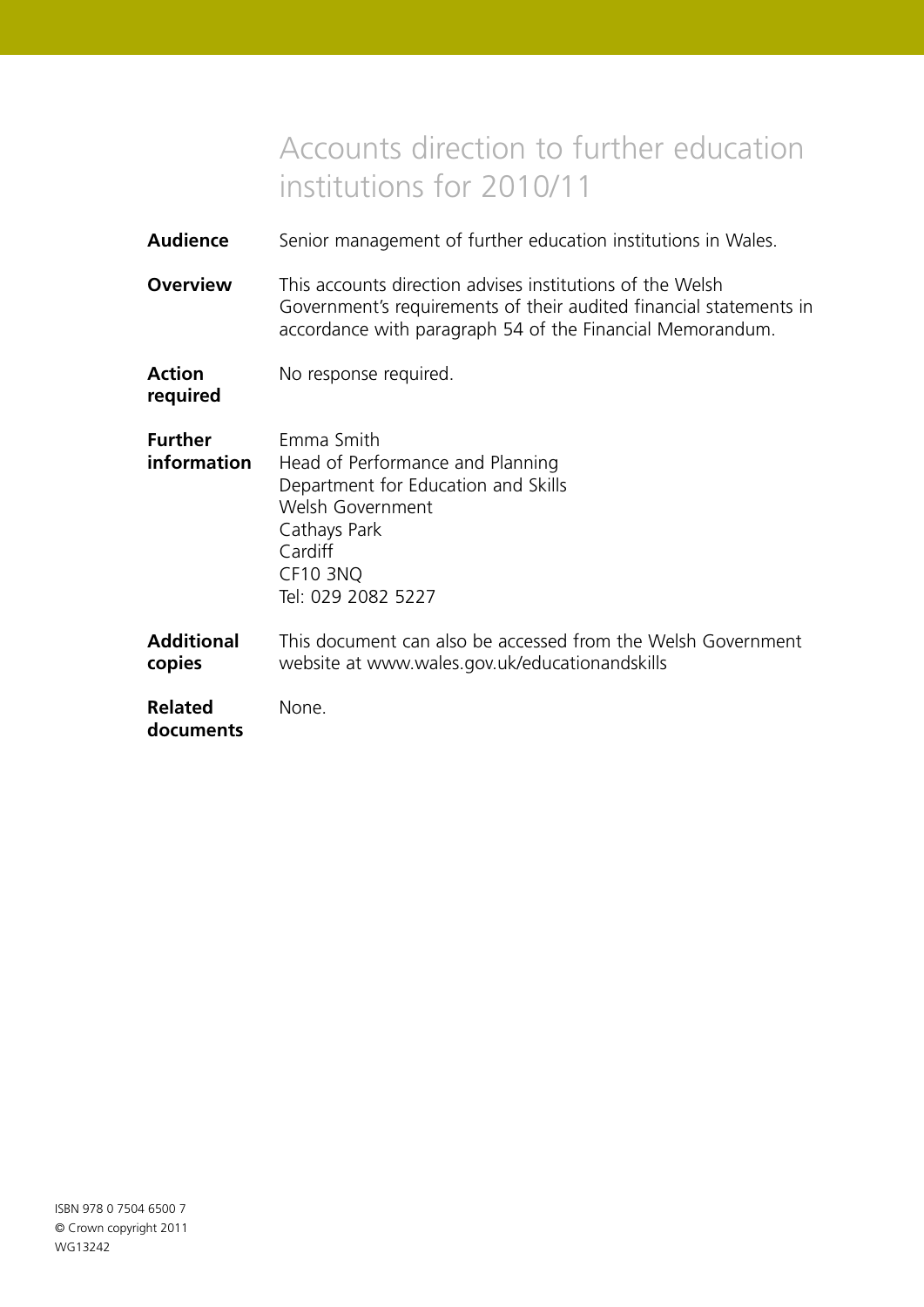# **Contents**

| <b>Introduction</b>                                                                                                                                 | 1  |
|-----------------------------------------------------------------------------------------------------------------------------------------------------|----|
| <b>Accounts Direction for 2010/11</b>                                                                                                               | 1  |
| Annex A – Guidance on the Statement of Corporate Governance                                                                                         | 5  |
| Annex B – Model Corporate Governance Statement Incorporating the<br><b>Statement on Internal Control</b>                                            | 11 |
| Annex $C$ – Guidance on the suggested form of wording for the Audit Report<br>by an Institution's External Auditors for the Year ended 31 July 2011 | 16 |
| Annex D – Emoluments of the Principal and Higher Paid Employees                                                                                     | 18 |
| Annex E – Compensation for Loss of Office                                                                                                           | 20 |
| Annex F – Costs in respect of Overseas Activities                                                                                                   | 21 |
| Annex G - Specific Guidance                                                                                                                         | 23 |
| Annex H – Recent Financial Reporting Developments                                                                                                   | 30 |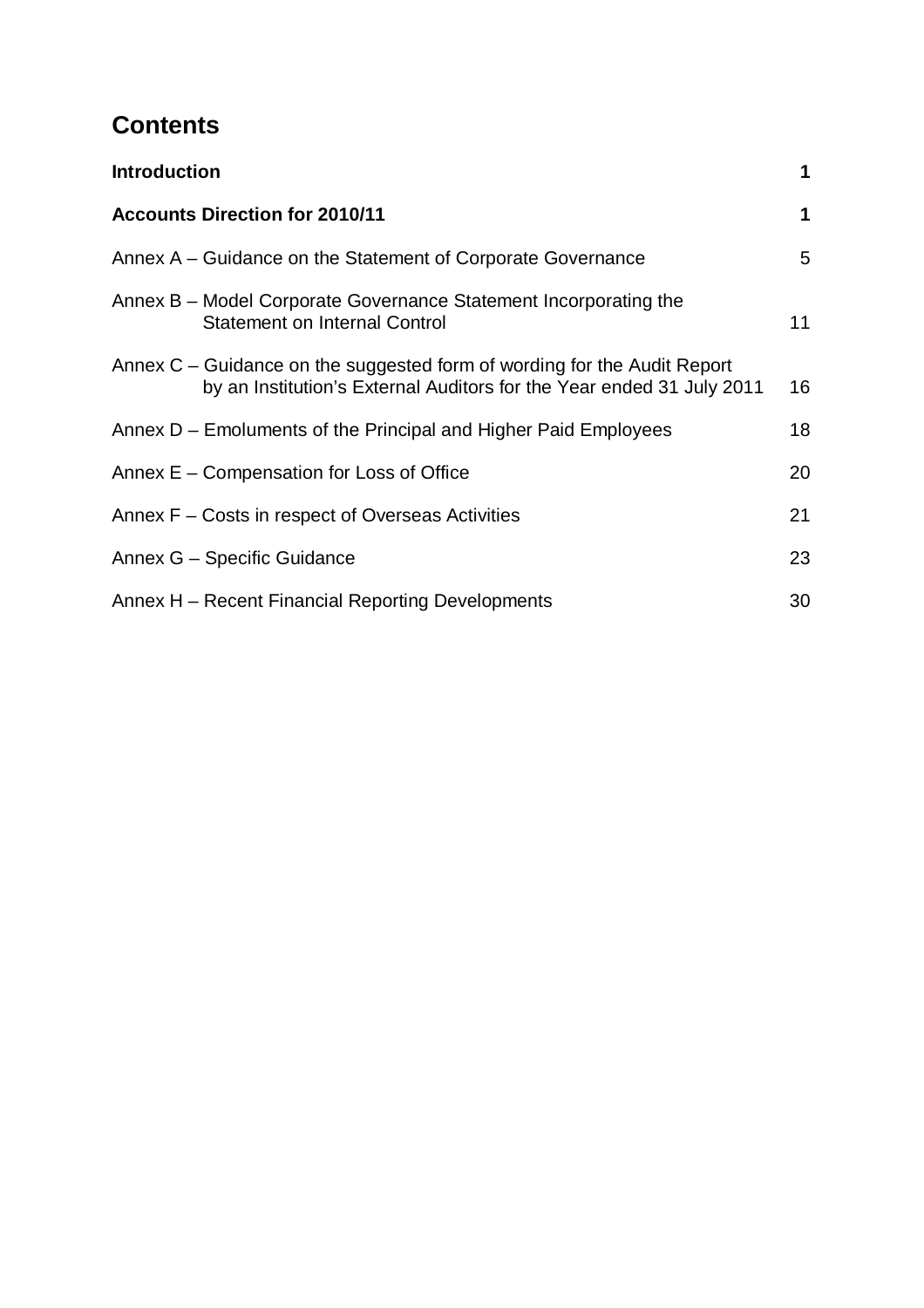#### **Introduction**

1 This Accounts Direction advises institutions of the Welsh Government's requirements of their audited financial statements in accordance with paragraph 54 of the Financial Memorandum.

#### **Background**

2 Paragraph 54 of the Financial Memorandum between the Welsh Government and institutions requires institutions to comply with the Accounts Direction issued from time to time by the Welsh Government. The direction will cover information to be contained in the financial statements, the manner in which they are to be presented and the methods and principles according to which they are prepared and will be in accordance with Generally Accepted Accounting Principles.

3 In issuing this direction the Welsh Government wishes to ensure the form, content and disclosures within institution's financial statements follow good practice, are consistent across the sector and meet any specific requirements of the Welsh Government.

## **Accounts Direction for 2010/11**

4 The Welsh Government requires all institutions to comply with the Statement of Recommended Practice: Accounting for Further and Higher Education ("the SORP") in preparing their financial statements for the year ended 31 July 2011.

5 In July 2007 the FE/HE SORP Board issued a Statement of Recommended Practice, effective from 1<sup>st</sup> August 2007. This SORP is applicable for the 2010/11 financial year. Copies of the SORP can be downloaded from Universities UK's website at [http://bookshop.universitiesuk.ac.uk](http://bookshop.universitiesuk.ac.uk/).

6 Institutions should note that paragraph 15 of the SORP requires that the four primary accounting statements (Income and Expenditure Account, Balance Sheet, Cash Flow Statement and Statement of Total Recognised Gains and Losses) must be presented in the formats set out in appendix 2 to the SORP.

7 Whilst the remainder of the 'Casterbridge College' example, published by the Skills Funding Agency (SFA) is illustrative, institutions are encouraged to disclose as much of this information as possible.

8 In addition to the requirements of the SORP, the Welsh Government requires that institutions' audited financial statements be prepared in accordance with current Accounting Standards, FRS's and Urgent Issues Task Force (UITF) Abstracts issued or adopted by the Accounting Standards Board.

9 In the case of an institution that is also a company limited by guarantee, this direction is subject to the additional requirements of the Companies Act 2006.

10 Where an institution has subsidiaries that are limited companies they will be subject to the requirements of the Companies Act 2006.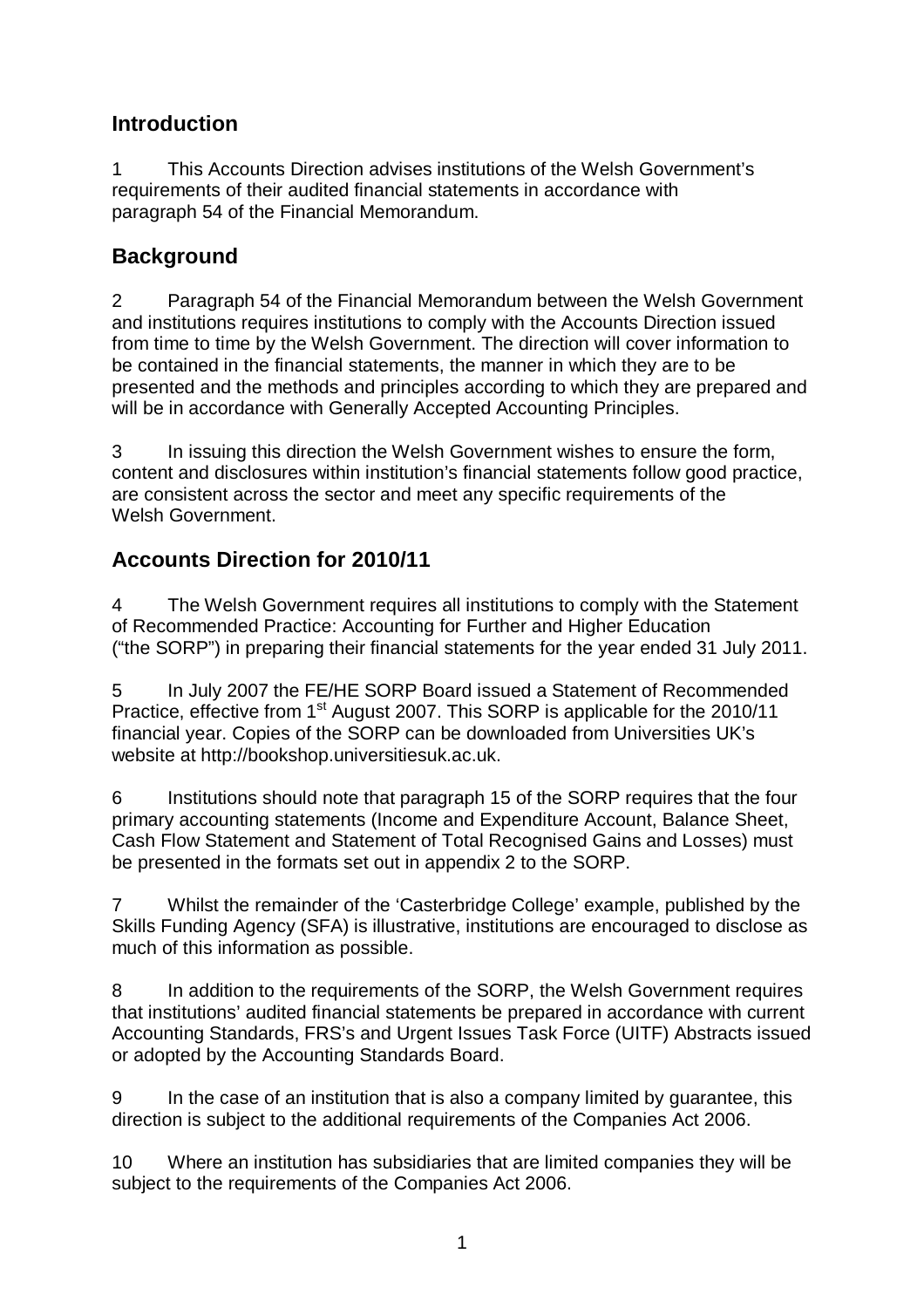11 Where an institution is a registered charity they will be subject to the additional requirements of the 'Accounting and Reporting by Charities' Statement of Recommended Practice (revised 2005) and the Charities Act 2006. Implementation of provisions relating to exempt charities is being phased in. There has been no updated guidance from the Charities Commission on when this will be a requirement for FE Institutions in Wales.

12 Institutions are also required to include in their financial statements the following:

- i A statement covering the responsibilities of their governing body in relation to corporate governance. This statement, that incorporates a statement on internal control, is required to indicate how the institution has complied with current best practice in this area. Guidance on how institutions can comply with this requirement is available in Annex A and a model statement is shown in Annex B.
- ii The total emoluments of the Principal and higher paid employees. A higher paid employee is defined as an employee whose total emoluments exceed £60,000 during the financial year. Full guidance on the required disclosures is set out in Annex D.
- iii The compensation for loss of office paid or payable to the Principal or any higher paid employee (as defined in Annex D). Full guidance on the required disclosures is set out in Annex E.
- iv Details of the net cost to an institution in respect of expenditure on overseas activities in accordance with Annex F.
- v Within the members' report to the financial statements, a statement on the payment performance of the institution during the period. For further guidance see Annex G.

#### **Further specific guidance**

- 13 Additional guidance is included in Annex G on the following matters:
	- Enhanced pension provisions (FRS 12) provisions.
	- Accounting for grants, where specific guidance is provided on Disability Discrimination Act (DDA) and backlog maintenance funding.
	- Agency costs.
	- Prompt payments disclosures.
	- Consortium income.
	- Auditor fees.
	- Changes to financial statement disclosures.
	- Operating and Financial Review.
	- The disclosures for 2010/11 relating to FRS 17 Retirement Benefits.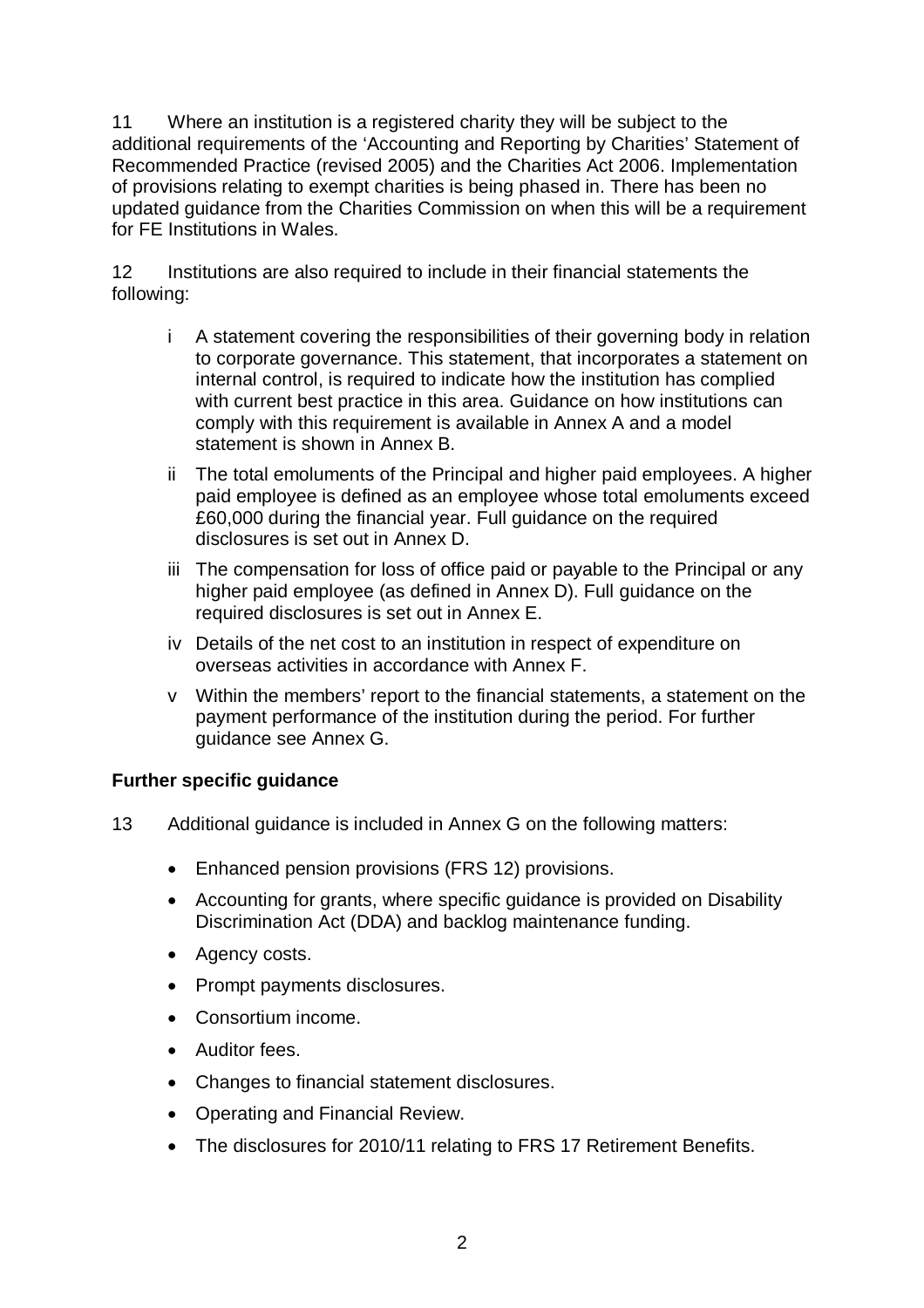#### **External audit**

14 Institutions are required to ensure that their contracts for external audit make provision for an opinion on whether the institution has applied income, where appropriate, in accordance with the Financial Memorandum, and whether Welsh Government grants have been used for the purposes for which they were received.

15 Institutions should be aware that their external auditors will be reviewing the corporate governance and internal controls statement as part of their audit work and will be including a reference to this work in their audit opinion. An exemplar certificate is available in Annex C.

16 This Accounts Direction and the Financial Memorandum should be copied to the external auditors.

17 External auditors are reminded that where they are unable to express an unqualified opinion on the institution's financial statements, they should immediately communicate this to the Principal, the Chair of the Corporation and the Chair of the Audit Committee. They should also inform the Welsh Government, Department for Children, Education and Skills, Deputy Director, Finance and Corporate Services Division.

18 Audit firms cannot be appointed as internal and external auditors at the same time or for the same financial year under any circumstances.

19 It is a requirement of the Financial Memorandum that the statutory accounts are published on the College's website. This may require an extra statement from external auditors. The auditors may also require an extra statement in the governing body's responsibilities in regard to the website if the audit opinion is to be published.

20 If accounts are published in Welsh this may also require a review of the Welsh version by the external auditors.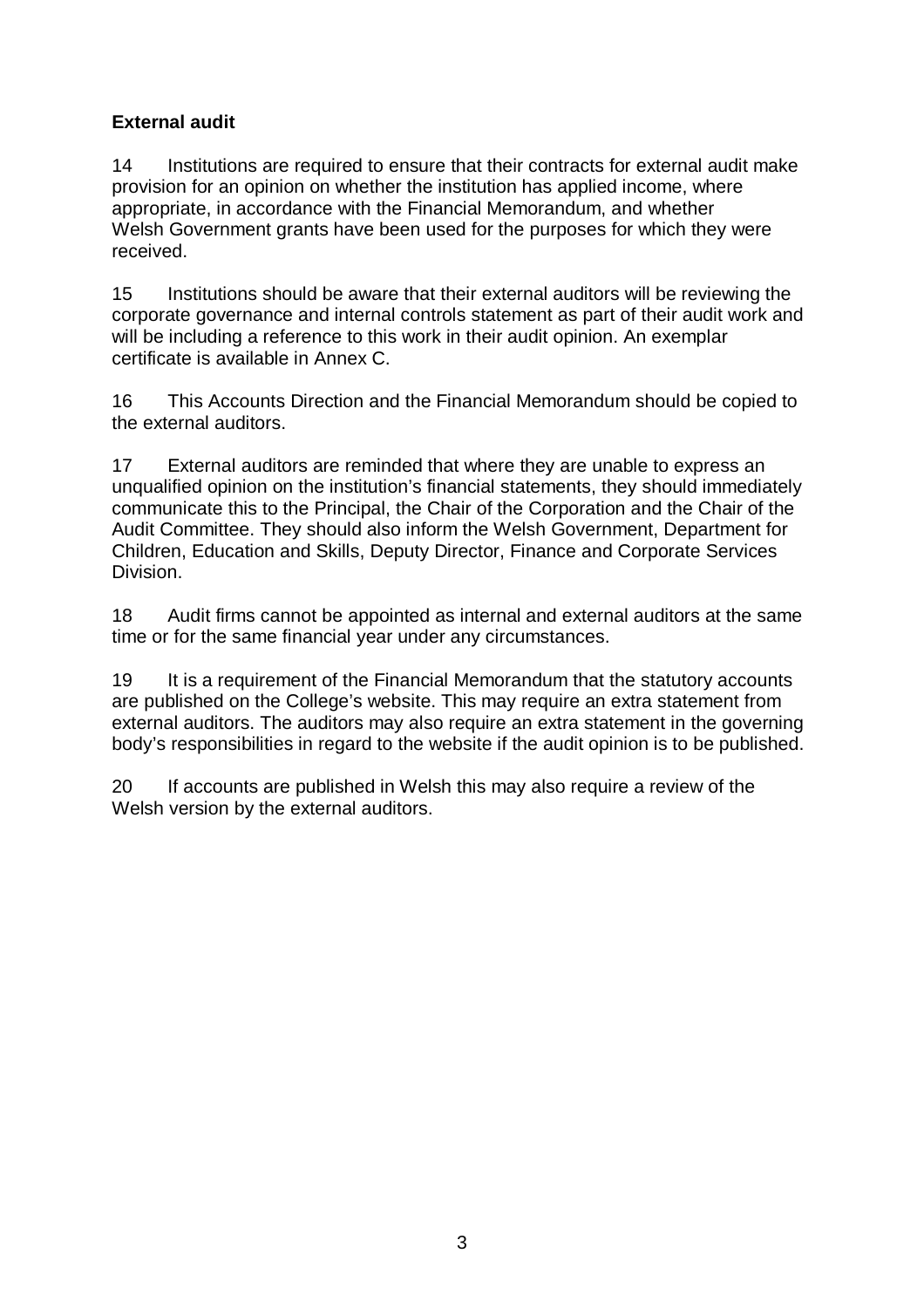#### **Accounting developments**

21 There have been no new accounting standards since the 2009/10 Accounts Direction. However there have been a number of small developments. Annex H provides a summary of these and comments on those that are of most relevance to the sector.

22 We are not aware of any significant changes in accounting standards for 2011/12.

#### **Accounts timetable**

23 Paragraph 54 of the Financial Memorandum requires institutions to provide the Welsh Government with copies of its financial statements by 31 December. The Welsh Government also requires the external auditor's management letter, including the institution's response, to be submitted at the same time.

#### **Review of this Direction**

24 The Accounts Direction will be reviewed each year. This Accounts Direction will remain in force unless institutions are notified otherwise.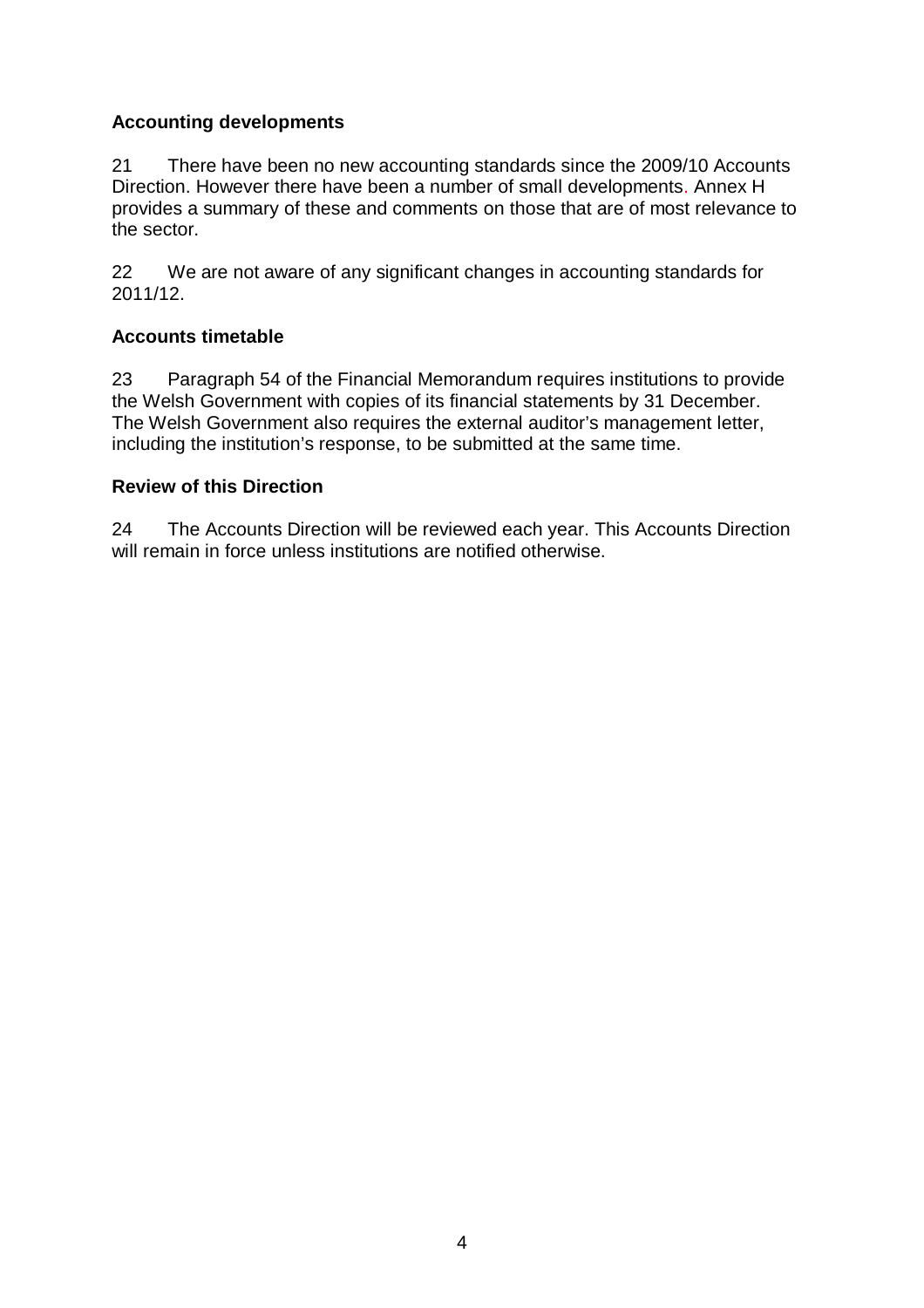# **Annex A**

#### **Guidance on the Statement of Corporate Governance**

#### **Turnbull Combined Code Compliance**

The Welsh Government expected full implementation of the Turnbull guidance from the year ended 31 July 2004 and required that a combined statement on corporate governance and internal control be prepared and included in an Institution's financial statements. This statement must be signed by the Principal as Accounting Officer and the Chair of the Governing Body.

The Financial Reporting Council published an updated Combined Code in June 2006 and June 2008 which contains a small number of changes. None of these changes are relevant to the Further Education Sector.

In May 2010 the Financial Reporting Council published the revised UK Corporate Governance Code to replace the 2008 Combined Code. This puts greater emphasis on the principles of leadership and effectiveness of boards, and on the board's responsibility for the management of risk. The changes that are pertinent to the FE sector and could be translated to governing bodies are :

- Reinforcement of the importance of the role of chairman and on the responsibilities of non executive directors to challenge constructively and commit sufficient time.
- Emphasis on the board's responsibility for risk management.
- Board appointments to be on merit and against objective criteria, with due regard for the benefits of diversity, including gender diversity.

A standard model has been provided (at Annex B) as a consistent starting point. However, as institutions are different in complexity and size, there may be a need to change the model which should be tailored to the institution's own requirements, showing:

- What work has been done to embed risk management in the corporate governance of the institution.
- What assurance can be gained by the reader of the institution's accounts.

Maintaining a sound system of internal control

- 1 The Governing Body is responsible for the institution's system of internal control. It should set appropriate policies on internal control and seek regular assurance that will enable it to satisfy itself that the system is functioning effectively. The Governing Body must further ensure that the system of internal control is effective in managing risks in the manner which it has approved.
- 2 In determining its policies with regard to internal control, and thereby assessing what constitutes a sound system of internal control in the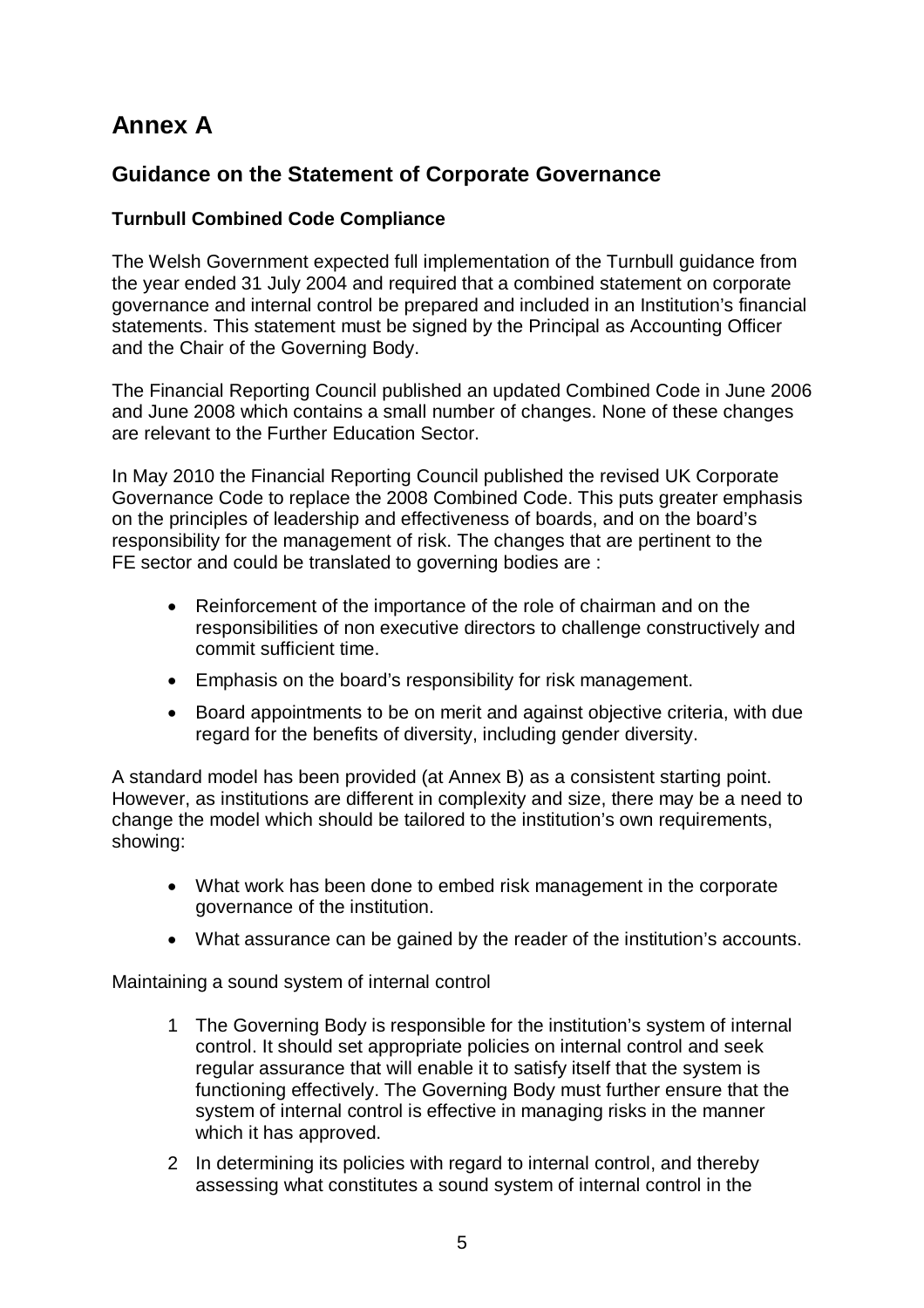particular circumstances of the institution, the Governing Body's deliberations should include consideration of the following factors:

- The nature and extent of the risks facing the institution.
- The extent and categories of risk which it regards as acceptable for the institution to bear.
- The likelihood of the risks concerned materializing.
- The institution's ability to reduce the incidence and impact on the business of risks that do materialize.
- The costs of operating particular controls relative to the benefit thereby obtained in managing the related risks.

3 It is the role of management to implement the Governing Body's policies on risk and control. In fulfilling its responsibilities, management should identify and evaluate the risks faced by the institution for consideration by the Governing Body and design, operate and monitor a suitable system of internal control which implements the policies adopted by the Governing Body.

4 All employees have some responsibility for internal control as part of their accountability for achieving objectives. They, collectively, should have the necessary knowledge, skills, information and authority to establish, operate and monitor the system of internal control. This will require an understanding of the institution, its objectives, the environment in which it operates, and the risks it faces.

5 An internal control system encompasses the policies, processes, tasks, behaviours and other aspects of an institution that, taken together:

- Facilitate its effective and efficient operation by enabling it to respond appropriately to significant business, operational, financial, compliance and other risks to achieving the institution's objectives. This includes the safeguarding of assets from inappropriate use or from loss and fraud, and ensuring that liabilities are identified and managed.
- Help ensure the quality of internal and external reporting. This requires the maintenance of proper records and processes that generate a flow of timely, relevant and reliable information from within and outside the organisation.
- Help ensure compliance with applicable laws and regulations, and also with internal policies with respect to the conduct of business.

6 An institution's system of internal control will reflect its control environment, which encompasses its organisational structure. The system will include:

- Control activities.
- Information and communications processes.
- processes for monitoring the continuing effectiveness of the system of internal control.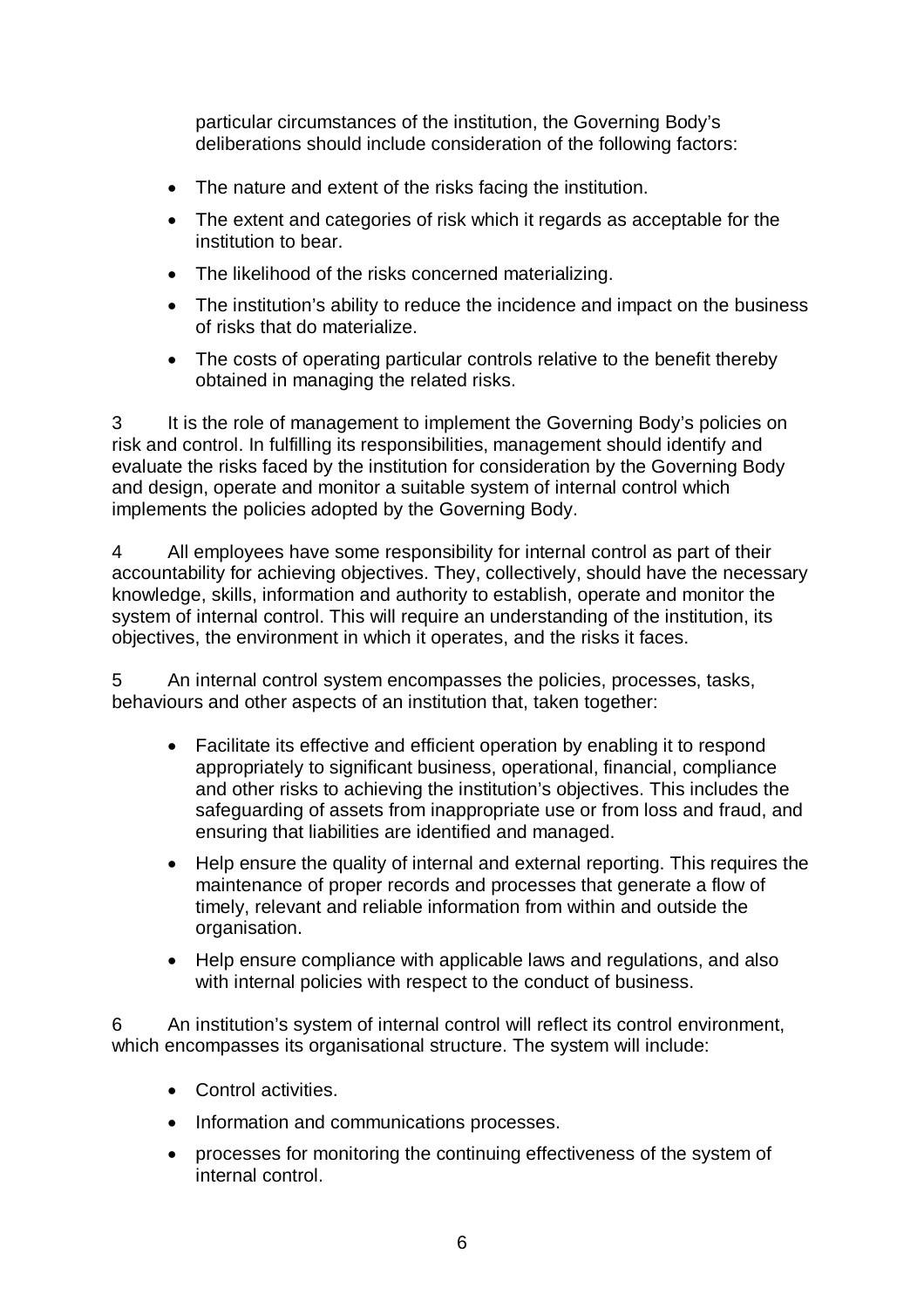- 7 The system of internal control should:
	- Be embedded in the operations of the institution and form part of its culture.
	- Be capable of responding quickly to evolving risks to the business arising from factors within the institution and to changes in the higher education sector.
	- Include procedures for reporting immediately to appropriate levels of management any significant control failings or weaknesses that are identified together with details of corrective action being undertaken.

8 A sound system of internal control reduces, but cannot eliminate, the possibility of poor judgment in decision-making; human error; control processes being deliberately circumvented by employees and others; management overriding controls; and the occurrence of unforeseeable circumstances.

9 A sound system of internal control therefore provides reasonable, but not absolute, assurance that an institution will not be hindered in achieving its business objectives, or in the orderly and legitimate conduct of its business, by circumstances which may reasonably be foreseen. A system of internal control cannot, however, provide protection with certainty against an institution failing to meets its objectives or all material errors, losses, fraud, or breaches of laws or regulations.

#### **Reviewing the effectiveness of internal control**

10 Reviewing the effectiveness of internal control is an essential part of the Governing Body's responsibilities. The Governing Body will need to form its own view on effectiveness after due and careful enquiry based on the information and assurances provided to it. Management is accountable to the Governing Body for monitoring the system of internal control and for providing assurance to the Governing Body that it has done so.

11 The role of institutional committees in the review process, including that of the audit committee, is for the Governing Body to decide and will depend upon factors such as the nature of the significant risks that the institution faces. To the extent that designated Governing Body committees carry out, on behalf of the Governing Body, tasks that are attributed in this guidance document to the Governing Body, the results of the relevant committees' work should be reported to, and considered by, the Governing Body. The Governing Body takes responsibility for the disclosure on internal control in the annual report and accounts.

12 Effective monitoring on a continuous basis is an essential component of a sound system of internal control. The Governing Body cannot, however, rely solely on the embedded monitoring processes within the institution to discharge its responsibilities. It should regularly receive and review reports on internal control. In addition, the Governing Body should undertake an annual assessment for the purposes of making its public statement on internal control to ensure that it has considered all significant aspects of internal control for the institution for the year under review and up to the date of approval of the annual report and accounts.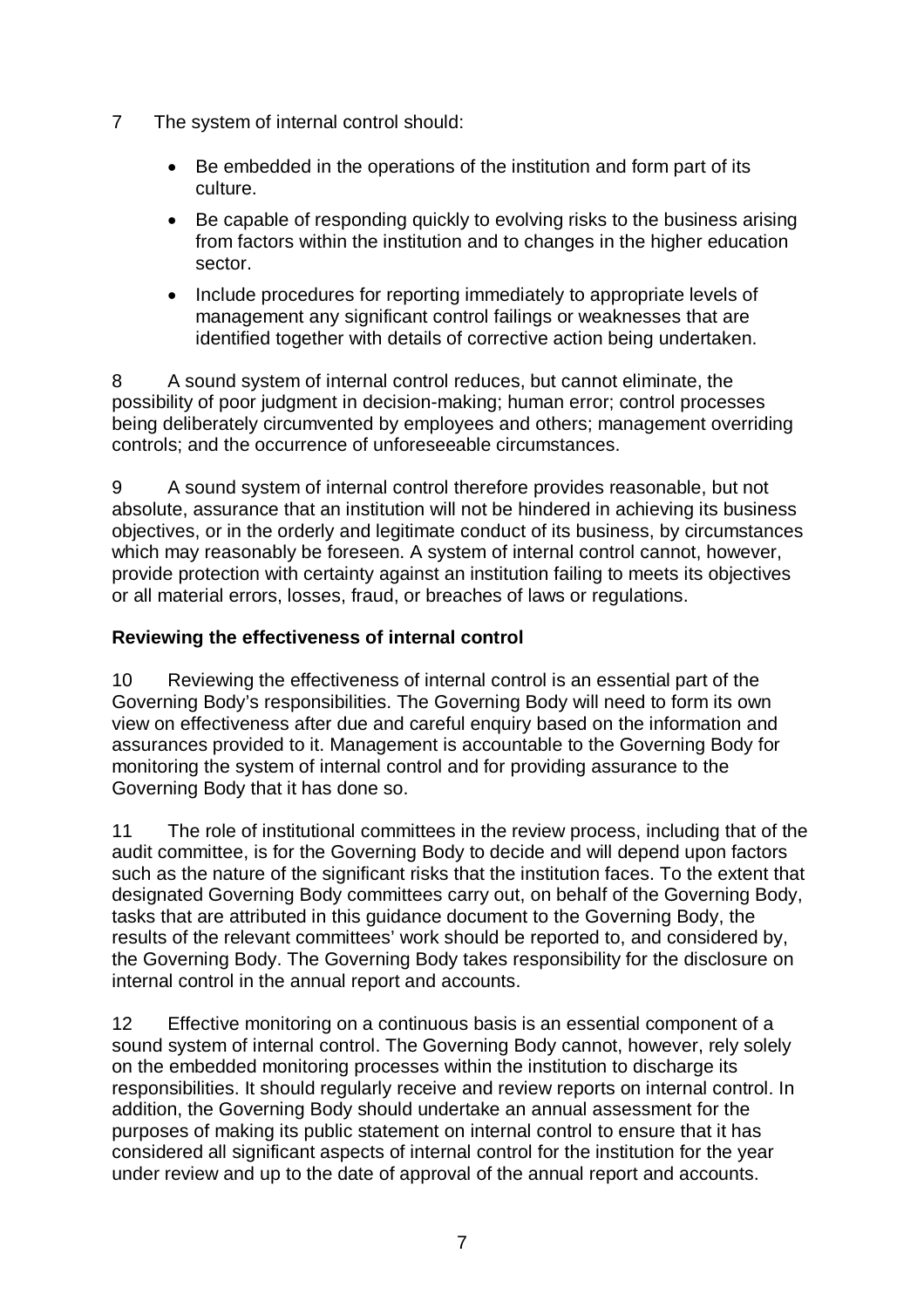13 The reference to 'all controls' in Code Provision D.2.1 should not be taken to mean that the effectiveness of every internal control (including controls designed to manage immaterial risks) should be subject to review by the Governing Body. Rather it means that, for the purposes of this guidance, internal controls considered by the Governing Body should include all types of controls including those of an operational and compliance nature, as well as internal financial controls.

14 The Governing Body should define the process to be adopted for its review of the effectiveness of internal control. This should encompass both the scope and frequency of the reports it receives and reviews during the year, and also the process for its annual assessment, such that it will be provided with sound, appropriately documented, support for its statement on internal control in the institution's annual report and accounts.

15 The reports from management to the Governing Body should, in relation to the areas covered by them, provide a balanced assessment of the significant risks and the effectiveness of the system of internal control in managing those risks. Any significant control failings or weaknesses identified should be discussed in the reports, including the impact that they have had, could have had, or may have, on the institution and the actions being taken to rectify them. It is essential that there be openness of communication by management with the Governing Body on matters relating to risk and control.

16 When reviewing reports during the year, the Governing Body should:

- Consider what are the significant risks and assess how they have been identified, evaluated and managed.
- Assess the effectiveness of the related system of internal control in managing the significant risks, having regard, in particular, to any significant failings or weaknesses in internal control that have been reported.
- Consider whether necessary actions are being taken promptly to remedy any significant failings or weaknesses.
- Consider whether the findings indicate a need for more extensive monitoring of the system of internal control.

17 Additionally, the Governing Body should undertake an annual assessment for the purpose of making its public statement on internal control. The assessment should consider issues dealt with in reports reviewed by it during the year together with any additional information necessary to ensure that the Governing Body has taken account of all significant aspects of internal control for the institution for the year under review and up to the date of approval of the annual report and accounts.

18 The Governing Body's annual assessment should, in particular, consider:

• The changes since the last annual assessment in the nature and extent of significant risks, and the institution's ability to respond to changes in its business and the external environment.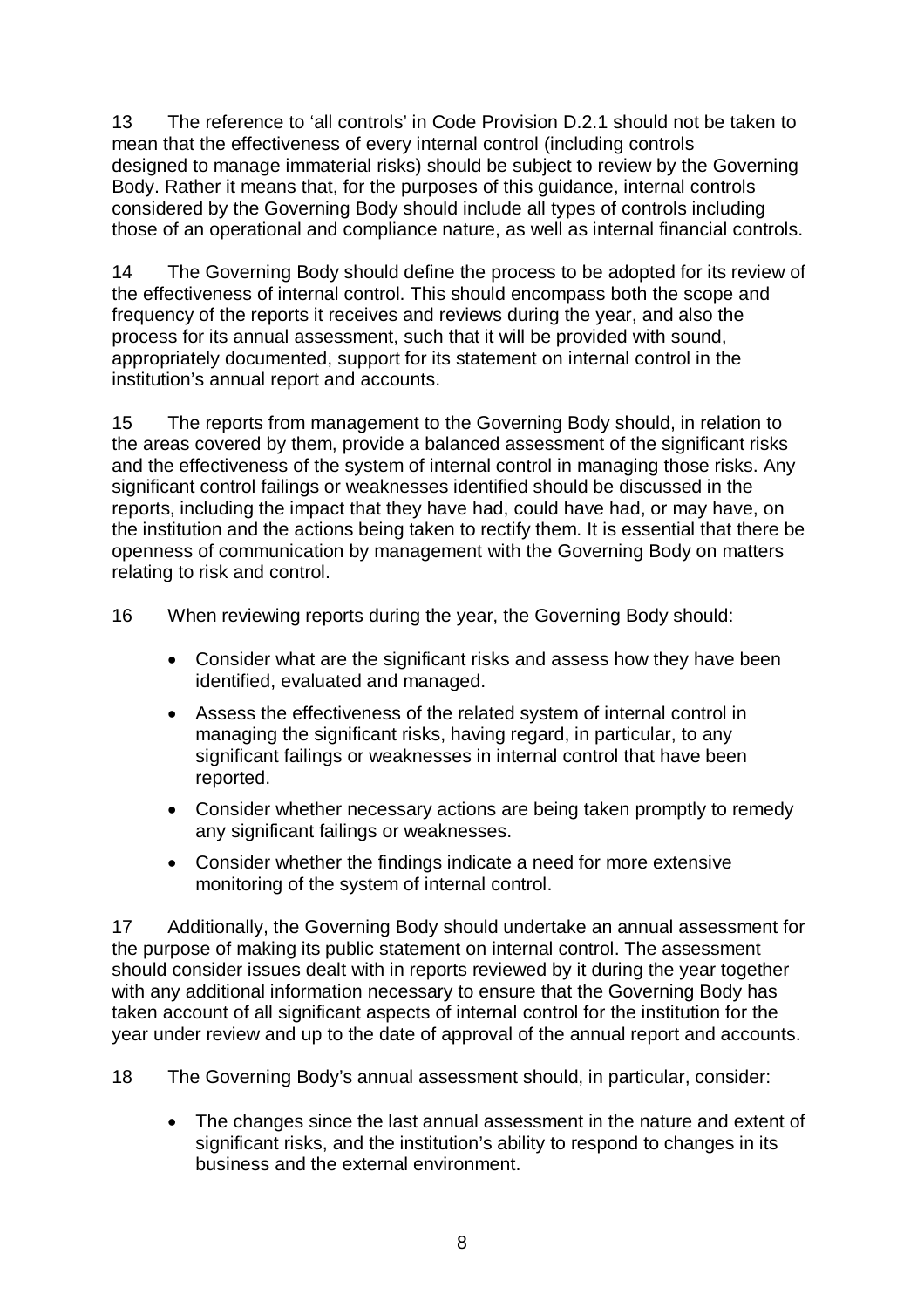- The scope and quality of management's ongoing monitoring of risks and of the system of internal control, and, where applicable, the work of its internal audit function and other providers of assurance.
- The extent and frequency of the communication of the results of the monitoring to the Governing Body (or Governing Body's committee(s)) which enables it to build up a cumulative assessment of the state of control in the institution and the effectiveness with which risk is being managed.
- The incidence of significant control failings or weaknesses that have been identified at any time during the period and the extent to which they have resulted in unforeseen outcomes or contingencies that have had, could have had, or may in the future have, a material impact on the institution's financial performance or condition.
- The effectiveness of the institution's public reporting processes.

19 Should the Governing Body become aware at any time of a significant failing or weakness in internal control it should determine how the failing or weakness arose and re-assess the effectiveness of management's ongoing processes for designing, operating and monitoring the system of internal control.

#### **The Governing Body's statement on internal control**

20 In its narrative statement of how the institution has applied Code principle D.2, the Governing Body should, as a minimum, disclose that there is an ongoing process for identifying, evaluating and managing the significant risks faced by the institution, that it has been in place for the year under review and up to the date of approval of the annual report and accounts, that it is regularly reviewed by the Governing Body and accords with the Turnbull guidance.

21 The Governing Body may wish to provide additional information in the annual report and accounts to assist understanding of the institution's risk management processes and system of internal control.

22 The disclosure relating to the application of principle D.2 should include an acknowledgement by the Governing Body that it is responsible for the institution's system of internal control and for reviewing its effectiveness. It should also explain that such a system is designed to manage rather than eliminate the risk of failure to achieve business objectives, and can only provide reasonable and not absolute assurance against material misstatement or loss.

23 In relation to Code provision D.2.1, the Governing Body should summarise the process it (where applicable, through its committees) has applied in reviewing the effectiveness of the system of internal control. It should also disclose the process it has applied to deal with material internal control aspects of any significant problems disclosed in the annual report and accounts.

24 Where a Governing Body cannot make one or more of the disclosures in paragraphs 5.20 and 5.23 of the code, it should state this fact and provide an explanation.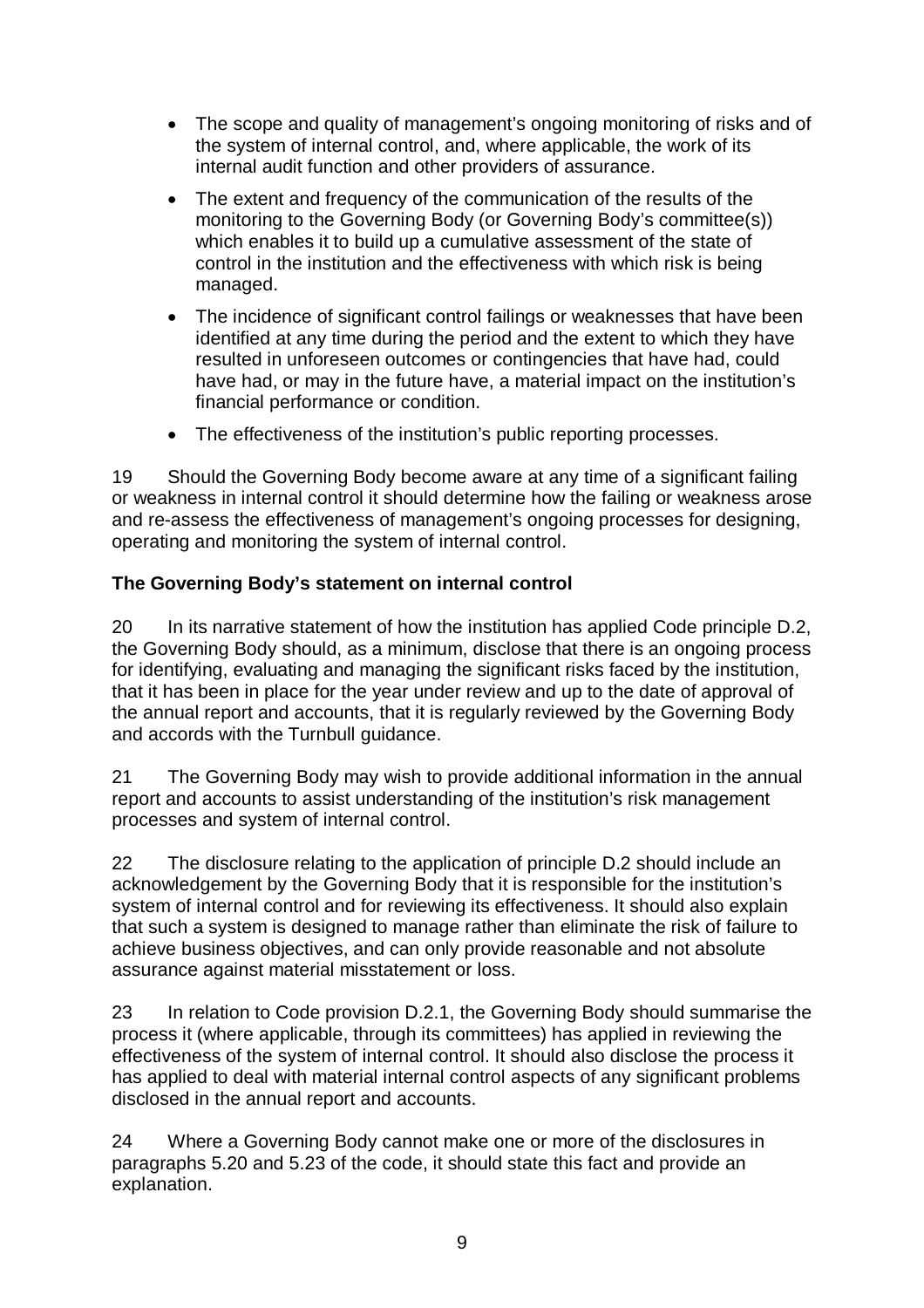25 The Governing Body should ensure that its disclosures provide meaningful, high-level information and do not give a misleading impression.

26 Where material joint ventures and associates have not been dealt with as part of the group for the purposes of applying this guidance, this should be disclosed.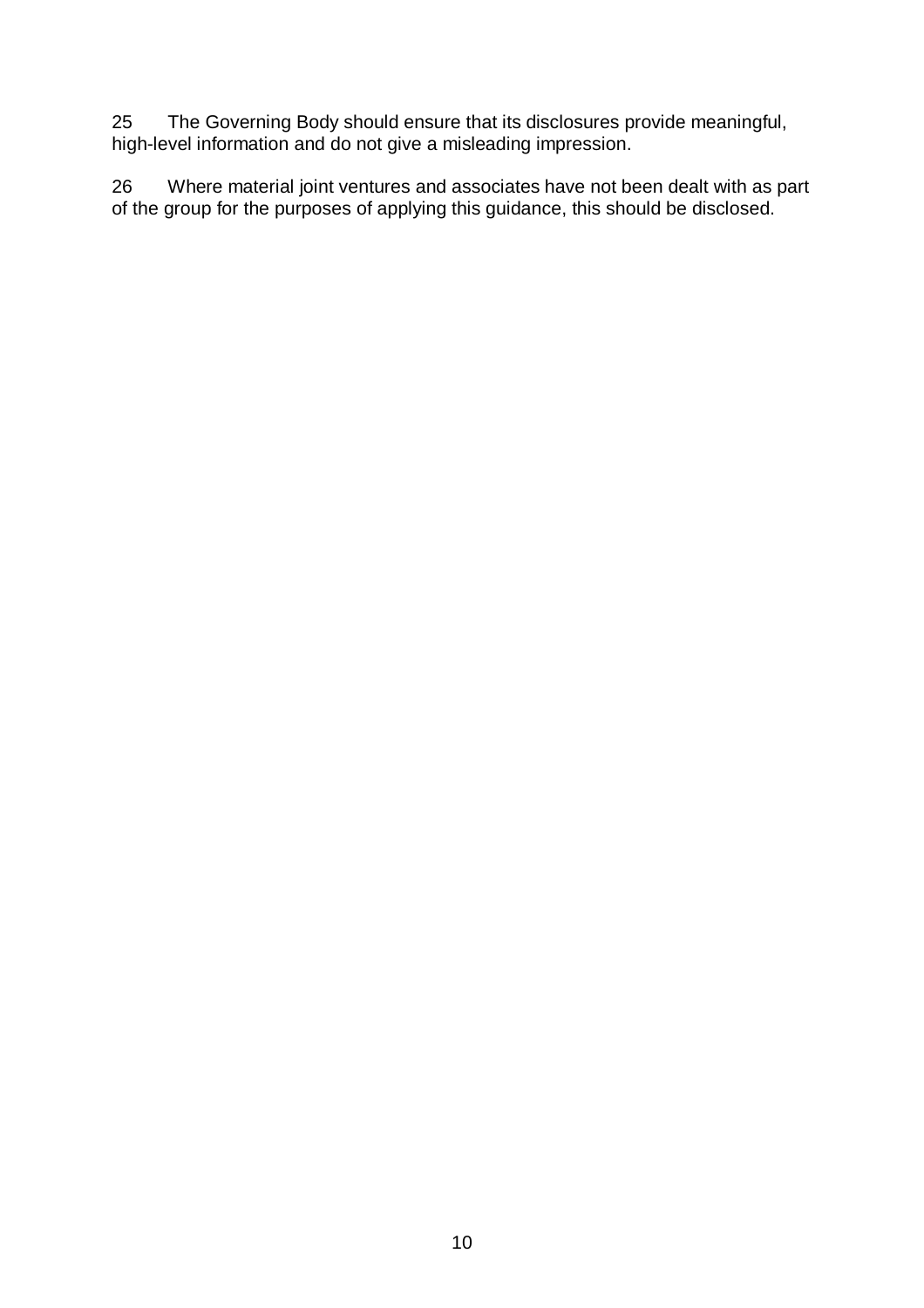# **Annex B**

#### **Model Corporate Governance Statement Incorporating the Statement on Internal Control**

The Institution is committed to exhibiting best practice in all aspects of corporate governance.

This summary describes the manner in which the Institution has applied the principles set out in the UK Corporate Governance Code issued by the London Stock Exchange in June 2010. Its purpose is to help the reader of the accounts understand how the principles have been applied.

In the opinion of the governors, the Institution complies with all the provisions of the Code in so far as they apply to the Further Education Sector, and it has complied throughout the year ended 31 July 2011.

#### **The Corporation**

The composition of the Corporation is set out on page……. It is the Corporation's responsibility to bring independent judgement to bear on issues of strategy, performance, resources and standards of conduct.

The Corporation is provided with regular and timely information on the overall financial performance of the Institution together with other information such as performance against funding targets, proposed capital expenditure, quality matters and personnel related matters such as health and safety and environmental issues. The Corporation meets each term.

The Corporation conducts its business through a number of committees. Each committee has terms of reference, which have been approved by the Corporation. These committees are finance and general purposes, remuneration, search and audit.

All governors are able to take independent professional advice in furtherance of their duties at the Institution's expense and have access to the Clerk to the Corporation, who is responsible to the Board for ensuring that all applicable procedures and regulations are complied with. The appointment, evaluation and removal of the Clerk are matters for the Corporation as a whole.

Formal agendas, papers and reports are supplied to governors in a timely manner, prior to Board meetings. Briefings are also provided on an ad-hoc basis.

The Corporation has a strong and independent non-executive element and no individual or group dominates its decision making process. The Corporation considers that each of its non-executive members is independent of management and free from any business or other relationship, which could materially interfere with the exercise of their independent judgement.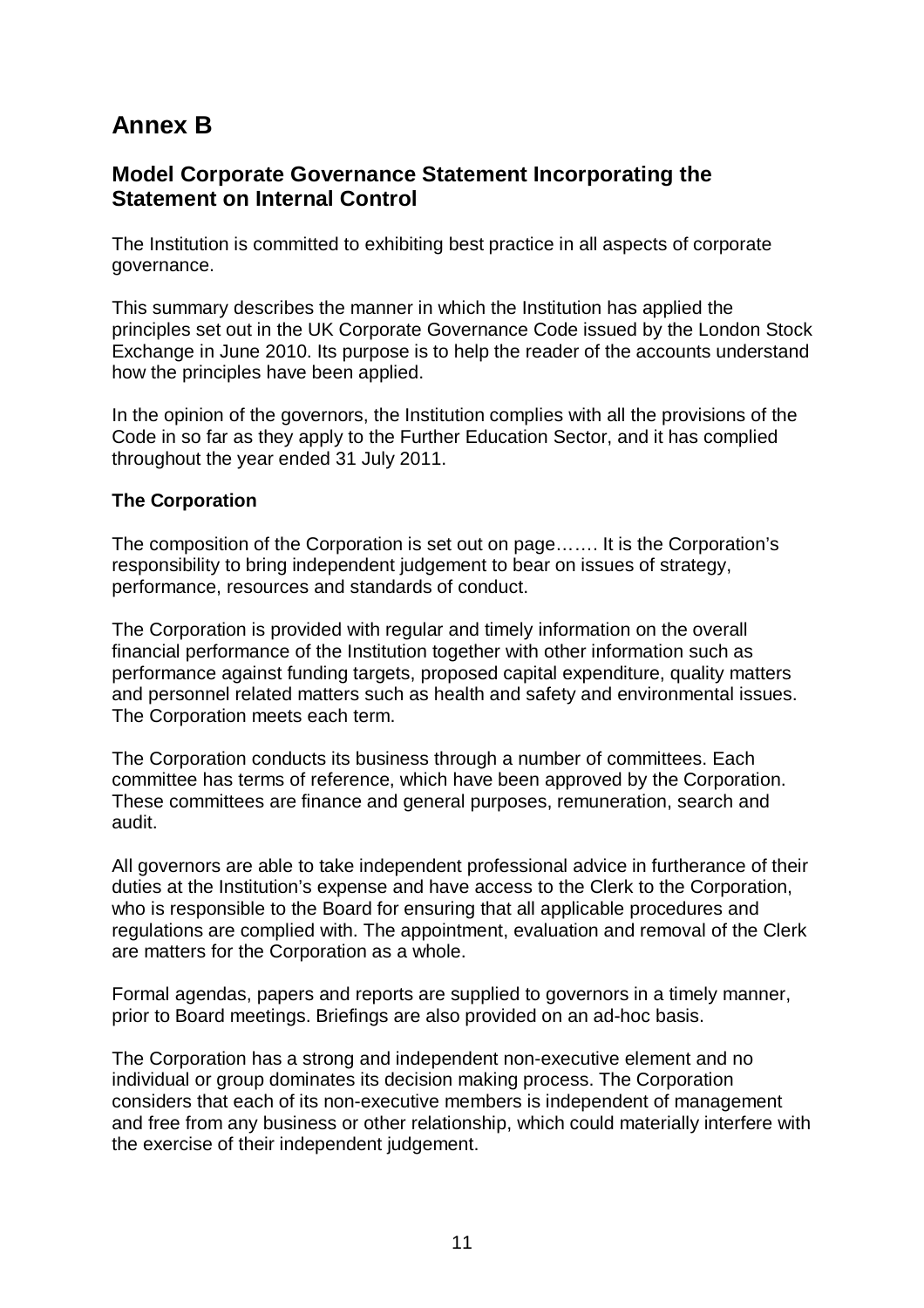There is a clear division of responsibility in that the roles of the Chairman and Principal are separate.

#### **Appointments to the Corporation**

Any new appointments to the Corporation are a matter for the consideration of the Corporation as a whole. The Corporation has a search committee which is comprised of…………. which is responsible for the selection and nomination of any new member for the Corporation's consideration. The Corporation is responsible for ensuring that appropriate training is provided as required.

Members of the Corporation are appointed for a term of office not exceeding four years.

#### **Remuneration committee**

Throughout the year ending 31 July 2011, the Institution's remuneration committee comprised …………. The committee's responsibilities are to make recommendations to the Board on the remuneration and benefits of the Principal and other senior post holders.

Details of remuneration for the year ended 31 July 2011 are set out in note …… to the financial statements.

#### **Audit committee**

The audit committee comprises of three members of the Corporation (excluding the Principal and Chair). The committee operates in accordance with written terms of reference approved by the Corporation.

The audit committee meets on a termly basis and provides a forum for reporting by the Institution's internal and financial statement auditors, who have access to the committee for independent discussion, without the presence of Institution management. The committee also receives and considers reports from the Welsh Government as they affect the Institution's business.

The Institution's internal auditors monitor the systems of internal control, risk management controls and governance processes in accordance with an agreed plan of input and report their findings to management and the audit committee.

Management are responsible for the implementation of agreed audit recommendations and internal audit undertake periodic follow up reviews to ensure such recommendations have been implemented.

The audit committee also advises the Corporation on the appointment of internal and financial statement auditors and their remuneration for both audit and non-audit work.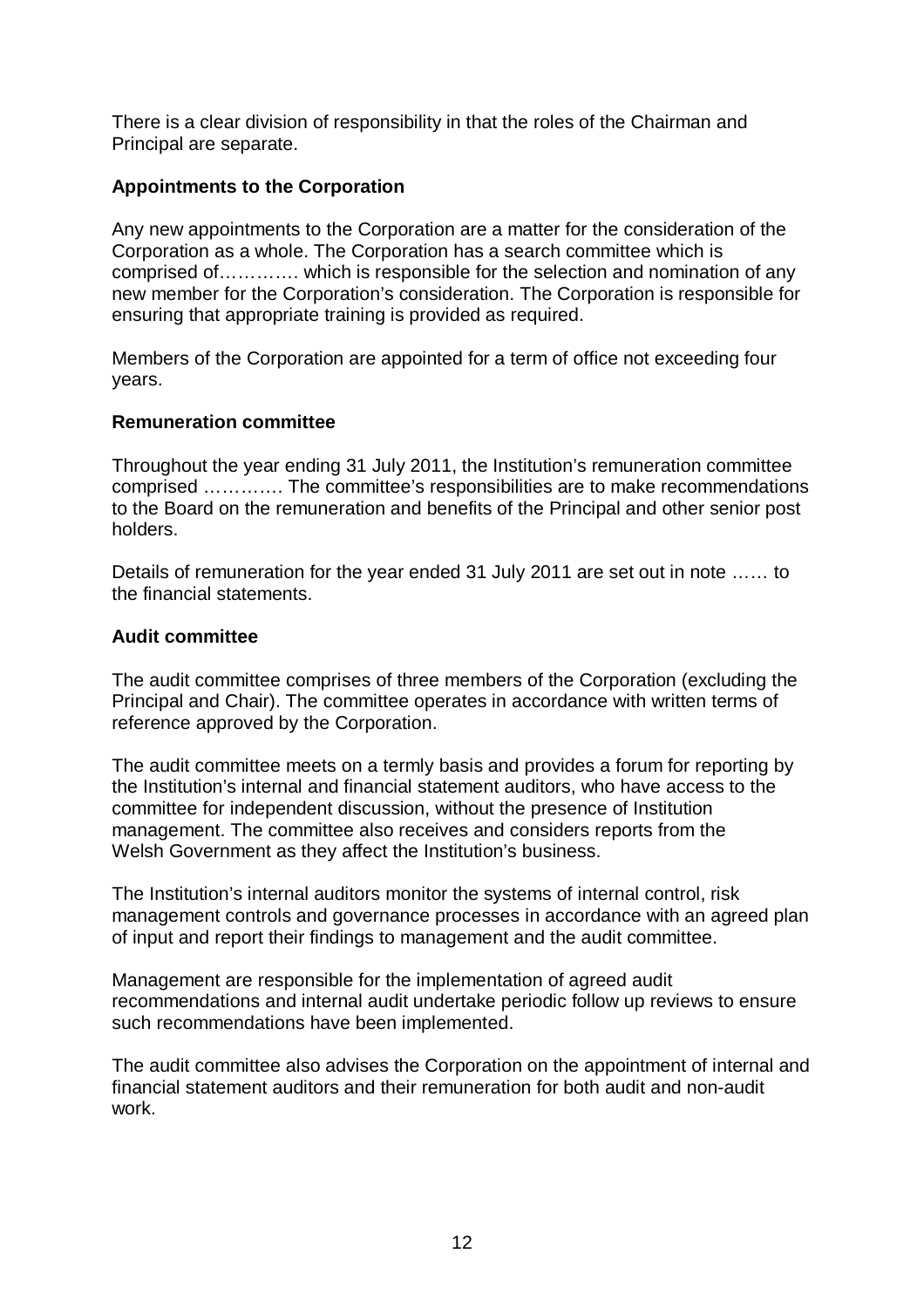#### **Internal control**

#### **Scope of responsibility**

The Corporation is ultimately responsible for the Institution's system of internal control and for reviewing its effectiveness. However, such a system is designed to manage rather than eliminate the risk of failure to achieve business objectives, and can provide only reasonable and not absolute assurance against material misstatement or loss.

The Corporation has delegated the day-to-day responsibility to the Principal, as Accounting Officer, for maintaining a sound system of internal control that supports the achievement of the Institution's policies, aims and objectives, whilst safeguarding the public funds and assets for which he/she is personally responsible, in accordance with the responsibilities assigned to him/her in the Financial Memorandum between Casterbridge and the Welsh Government. He/she is also responsible for reporting to the Corporation any material weaknesses or breakdowns in internal control.

#### **The purpose of the system of internal control**

The system of internal control is designed to manage risk to a reasonable level rather than to eliminate all risk of failure to achieve policies, aims and objectives; it can therefore only provide reasonable and not absolute assurance of effectiveness. The system of internal control is based on an ongoing process designed to identify and prioritise the risks to the achievement of institution policies, aims and objectives, to evaluate the likelihood of those risks being realised and the impact should they be realised, and to manage them efficiently, effectively and economically. The system of internal control has been in place in Casterbridge College for the year ended 31 July 2011 and up to the date of approval of the annual report and accounts.

#### **Capacity to handle risk**

The Corporation has reviewed the key risks to which the Institution is exposed together with the operating, financial and compliance controls that have been implemented to mitigate those risks. The Corporation is of the view that there is a formal ongoing process for identifying, evaluating and managing the Institution's significant risks that has been in place for the period ending 31 July 2011 and up to the date of approval of the annual report and accounts. This process is regularly reviewed by the Corporation.

#### **The risk and control framework**

The system of internal control is based on a framework of regular management information, administrative procedures including the segregation of duties, and a system of delegation and accountability. In particular, it includes:

• Comprehensive budgeting systems with an annual budget, which is reviewed and agreed by the governing body.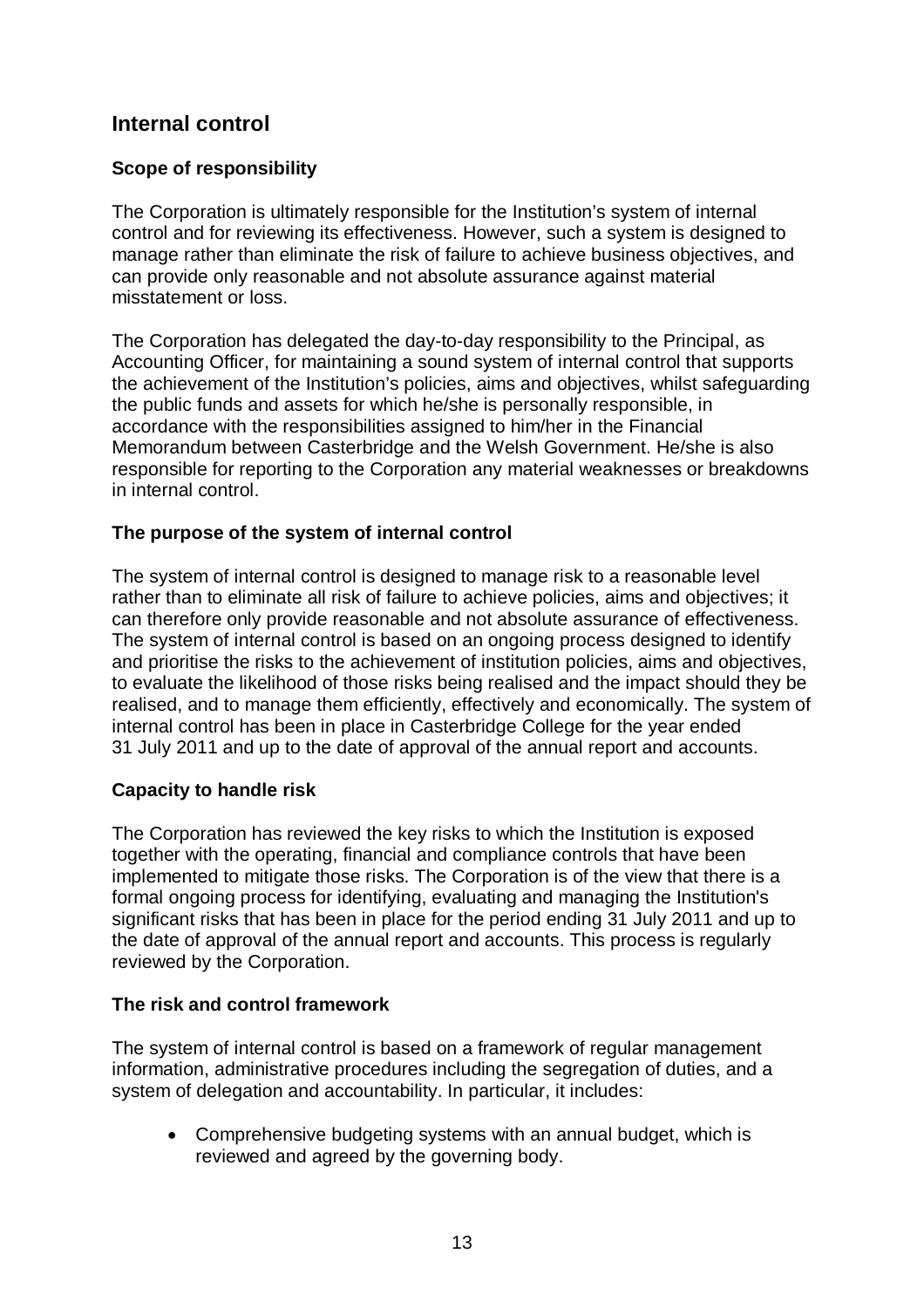- Regular reviews by the governing body of periodic and annual financial reports, which indicate the financial performance against forecasts.
- Setting targets to measure financial and other performance.
- Clearly defined capital investment control guidelines.
- The adoption of formal project management disciplines, where appropriate.

Casterbridge College has an internal audit service, which operates in accordance with the requirements of the Welsh Government. The work of the internal audit service is informed by an analysis of the risks to which the institution is exposed, and annual internal audit plans are based on this analysis. The analysis of risks and the internal audit plans are endorsed by the Corporation on the recommendation of the audit committee. At minimum annually, the Head of Internal Audit provides the governing body with a report on internal audit activity in the institution. The report includes the Head of Internal Audit's independent opinion on the adequacy and effectiveness of the Institution's system of risk management, controls and governance processes.

#### **Review of effectiveness**

As Accounting Officer, the Principal has responsibility for reviewing the effectiveness of the system of internal control. His/her review of the effectiveness of the system of internal control is informed by:

- The work of the internal auditors.
- The work of the executive managers within the Institution who have responsibility for the development and maintenance of the internal control framework.
- Comments made by the Institution's financial statements auditors and the Welsh Government's auditors in their management letters and other reports.

The Principal has been advised on the implications of the result of his/her review of the effectiveness of the system of internal control by the audit committee, which oversees the work of the internal auditor, (and Risk Committee, if appropriate) and a plan to address weaknesses and ensure continuous improvement of the system is in place.

The senior management team receives reports setting out key performance and risk indicators and considers possible control issues brought to their attention by early warning mechanisms, which are embedded within the departments and reinforced by risk awareness training. The senior management team and the audit committee also receive regular reports from internal audit, which include recommendations for improvement. The audit committee's role in this area is confined to a high level review of the arrangements for internal control. The Corporation's agenda includes a regular item for consideration of risk and control and receives reports thereon from the senior management team and the audit committee. The emphasis is on obtaining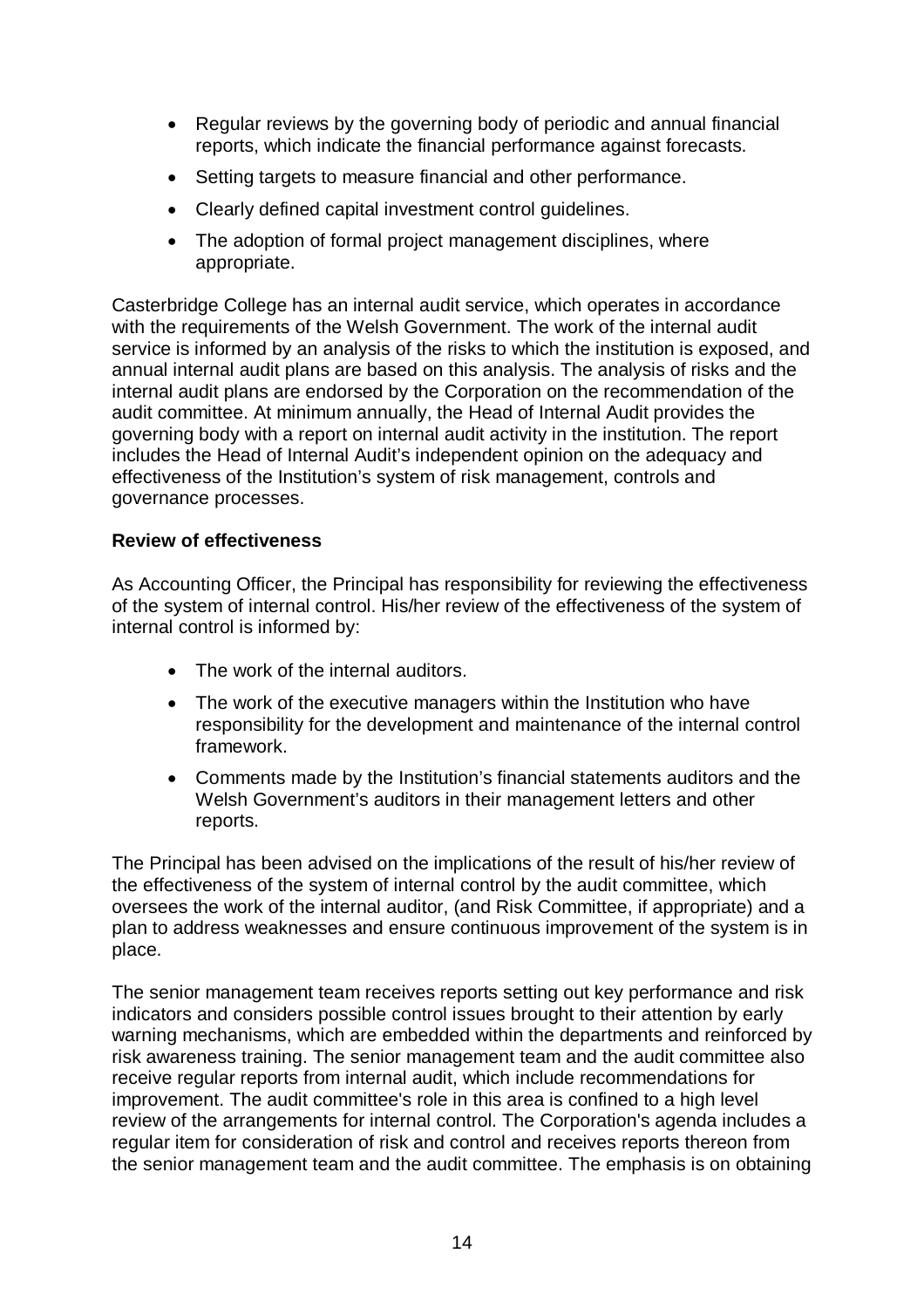the relevant degree of assurance and not merely reporting by exception. At its October 2011 meeting, the Corporation carried out the annual assessment for the year ended 31 July 2011 by considering documentation from the senior management team and internal audit, and taking account of events since 31 July 2011.

#### **Significant internal control problems (if applicable)**

(If there are significant internal control problems, record here an outline of the actions taken, or proposed, to deal with them. The wording should be tailored to reflect the circumstances of the case.)

#### **Going concern**

After making appropriate enquiries, the Corporation considers that the Institution has adequate resources to continue in operational existence for the foreseeable future. For this reason they continue to adopt the going concern basis in preparing the financial statements.

| [Signed] | [Signed]    |
|----------|-------------|
| [Date]   | [Date]      |
| [Chair]  | [Principal] |

*NB. As a result of the Companies Act 2006 there has been a change in the requirements from auditors for company directors and the disclosure that all relevant information has been given to the auditors. This may be transferred to the FE sector by auditors requiring similar disclosures under the governor's responsibilities. The wording of the governors' report in respect to this should be agreed individually by each institution with their auditors.*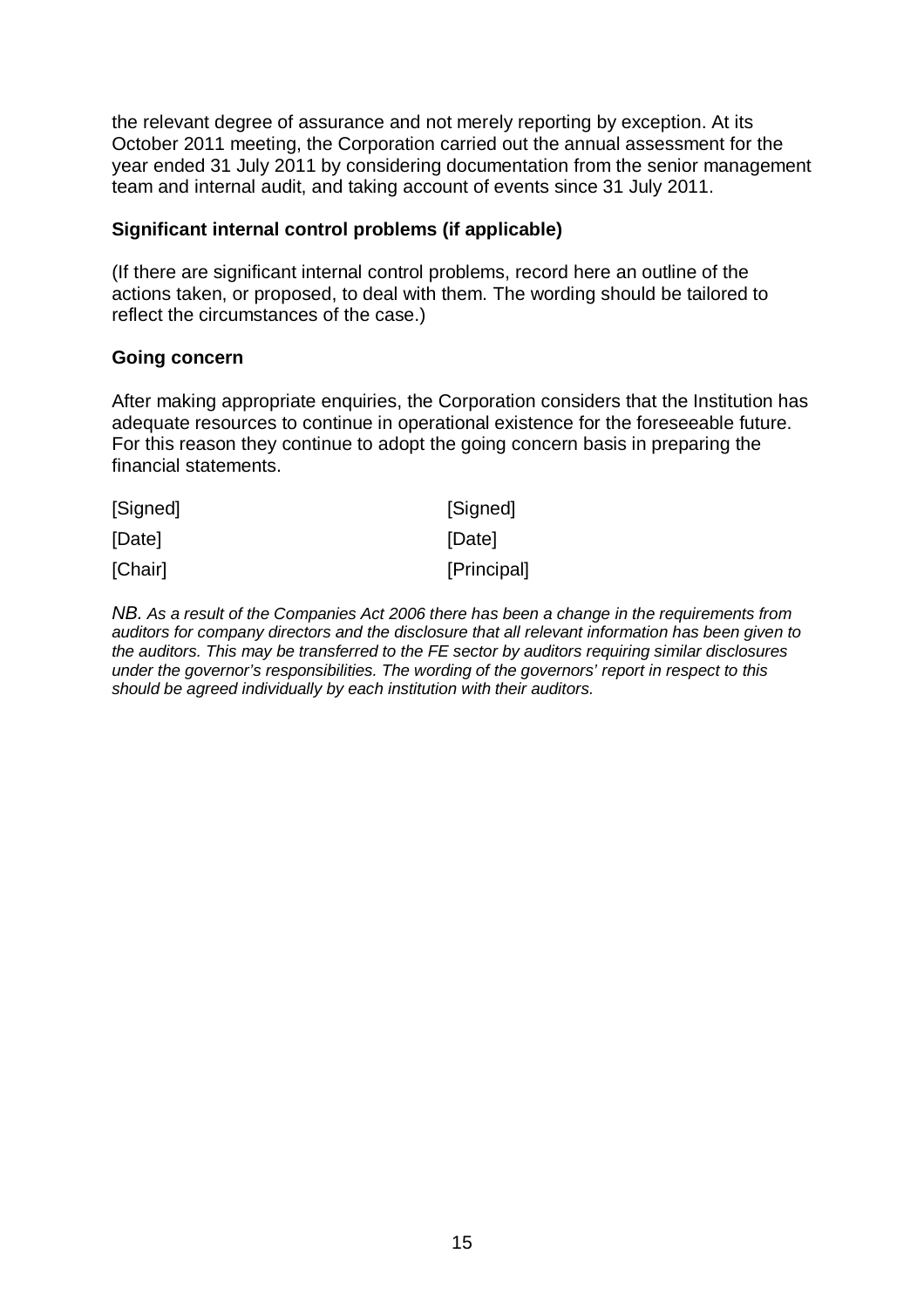# **Annex C**

#### **Guidance on the suggested form of wording for the Audit Report by an Institution's External Auditors for the Year ended 31 July 2011**

#### **Independent Auditors' Report to the Governing Body of XYZ Institution**

We have audited the financial statements of XYZ Institution for the year ended 31 July 2011, which comprise the Income and Expenditure Account, the Balance Sheet, the Cash Flow Statement, the Statement of Total Recognised Gains and Losses and the related notes. The financial reporting framework that has been applied in their preparation is applicable law, United Kingdom Accounting Standards (United Kingdom Generally Accepted Accounting Practice) the Statement of Recommended Practice – Accounting for Further and Higher Education and the Accounts Direction issued by the Welsh Government.

#### **Respective responsibilities of the Governing Body and the Auditors**

As explained more fully in the Statement of Governing Body's Responsibilities the Governing Body is responsible for the preparation of the Report of the Governing Body and the financial statements and for being satisfied that they give a true and fair view. Our responsibility is to audit the financial statements in accordance with applicable law and International Standards on Auditing (UK and Ireland). Those standards require us to comply with the Auditing Practices Board's Ethical Standards for Auditors.

#### **Scope of the audit**

An audit involves obtaining evidence about the amounts and disclosures in the financial statements sufficient to give reasonable assurance that the financial statements are free from material misstatement, whether caused by fraud or error. This includes an assessment of: whether the accounting policies are appropriate to the Institution's circumstances and have been consistently applied and adequately disclosed; the reasonableness of significant accounting estimates made by the Governing Body; and the overall presentation of the financial statements.

We report to you whether in our opinion, in all material respects, monies expended out of Welsh Government grants and other funds from whatever source administered by the Institution for specific purposes have been properly applied to those purposes and, if appropriate, managed in compliance with all relevant legislation and whether in our opinion, in all material respects, income has been applied in accordance with the financial memorandum with the Welsh Government.

We also report to you if, in our opinion, the Governing Body' Report is not consistent with the financial statements, if the Institution has not kept proper accounting records, if the accounting records do not agree with the financial statements, or if we have not received all the information and explanations we require for our audit.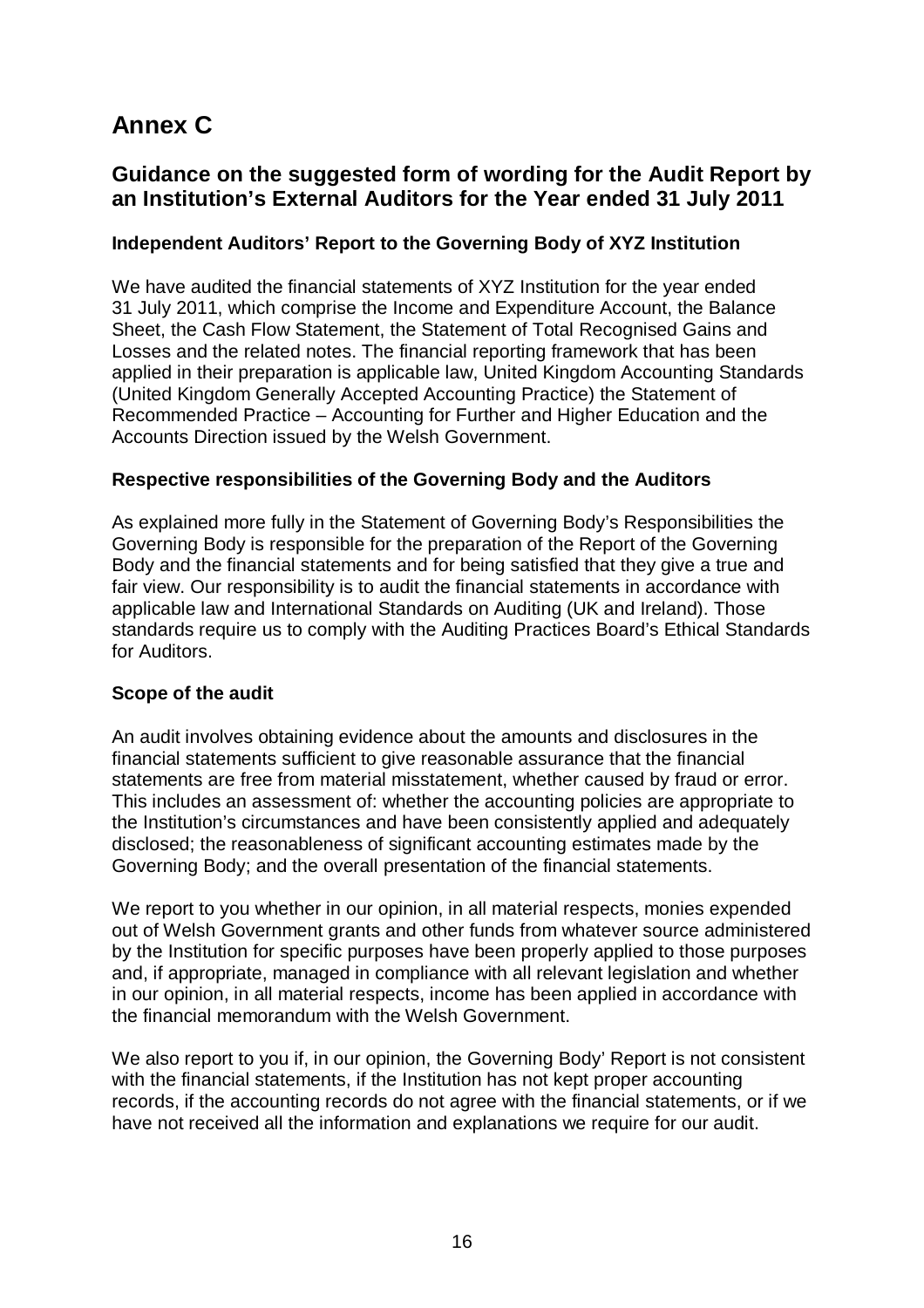We read the Report of the Governing Body including the corporate governance statement and the statement of internal control and consider the implications for our report if we become aware of any apparent misstatement within it.

#### **Opinion**

In our opinion:

- a) The financial statements give a true and fair view of the state of the Institution's affairs as at 31 July 2011 and of its surplus of income over expenditure and cash flows for the year then ended.
- b) The financial statements have been properly prepared in accordance with the Accounts Direction issued by the Welsh Government, the Statement of Recommended Practice – Accounting for Further and Higher Education, and United Kingdom Generally Accepted Accounting Practice.
- c) in all material respects, monies expended out of Welsh Government grants and other funds from whatever source administered by the Institution for specific purposes have been properly applied to those purposes and, if appropriate, managed in compliance with all relevant legislation.
- d) in all material respects, income has been applied in accordance with the financial memorandum with the Welsh Government.

Name

Registered Auditors **Address** 

Date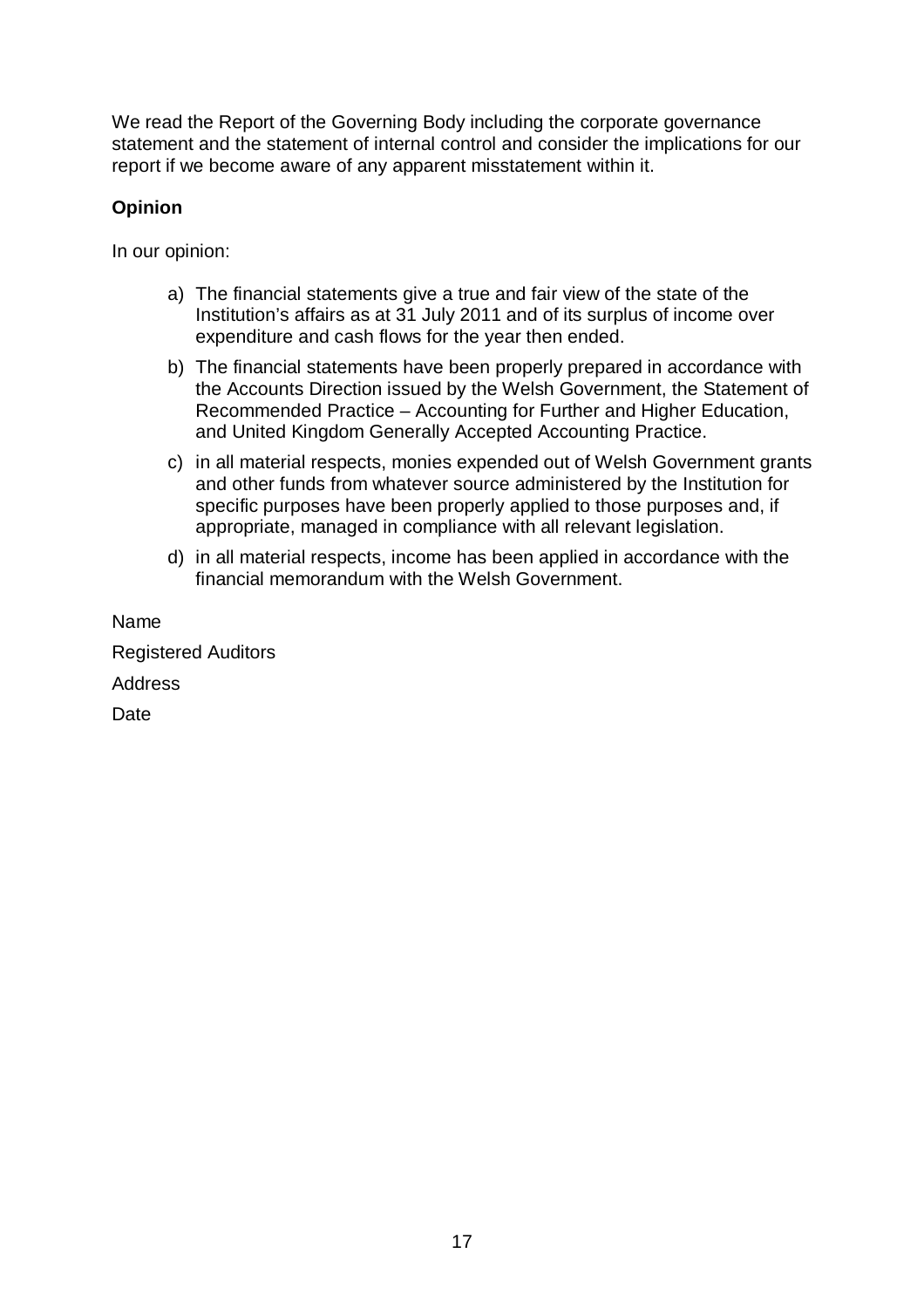# **Annex D**

# **Emoluments of the Principal and Higher Paid Employees**

#### **Disclosure requirements**:

1 These disclosures apply to the Principal and any higher paid employee. A higher paid employee for the purposes of this disclosure is one whose total emoluments paid or payable during the financial year exceeded £60,000.

2 Institutions are required to disclose the following in their audited financial statements:

- The emoluments of the Principal, disclosing a sub total that excludes the employer's pension contributions and a total that includes these contributions.
- The emoluments of the highest paid employee, if that is not the Principal.
- Emoluments due to a higher paid employee but waived by the employee.
- The salary bands of higher paid employees (including the Principal), giving the number of such employees that fall into each band. The width of each salary band should be £10,000.
- The aggregate amount of any compensation paid to any Principal or higher paid employee for loss of office (see Annex E).
- The number of employees who have been paid such compensation.
- 3 'Emoluments' mean emoluments paid to or receivable by any person for:
	- Services to the institution.
	- Services as a director or officer of any subsidiary of the institution.

4 For this purpose, 'emoluments' paid to or receivable by an employee include their normal salary, and:

- Fees.
- Any expense allowance (to the extent that they are chargeable to UK income tax).
- Employer's pension contributions.
- The estimated money value of any benefits received other than in cash (the money value of benefits in kind should be estimated by reference to the market value of the facility provided).

5 Emoluments should not include the employer's national insurance contributions. Compensation for loss of office is a category of payment different from an 'emolument'. Consequently, it should not be included in that person's emoluments for banding purposes.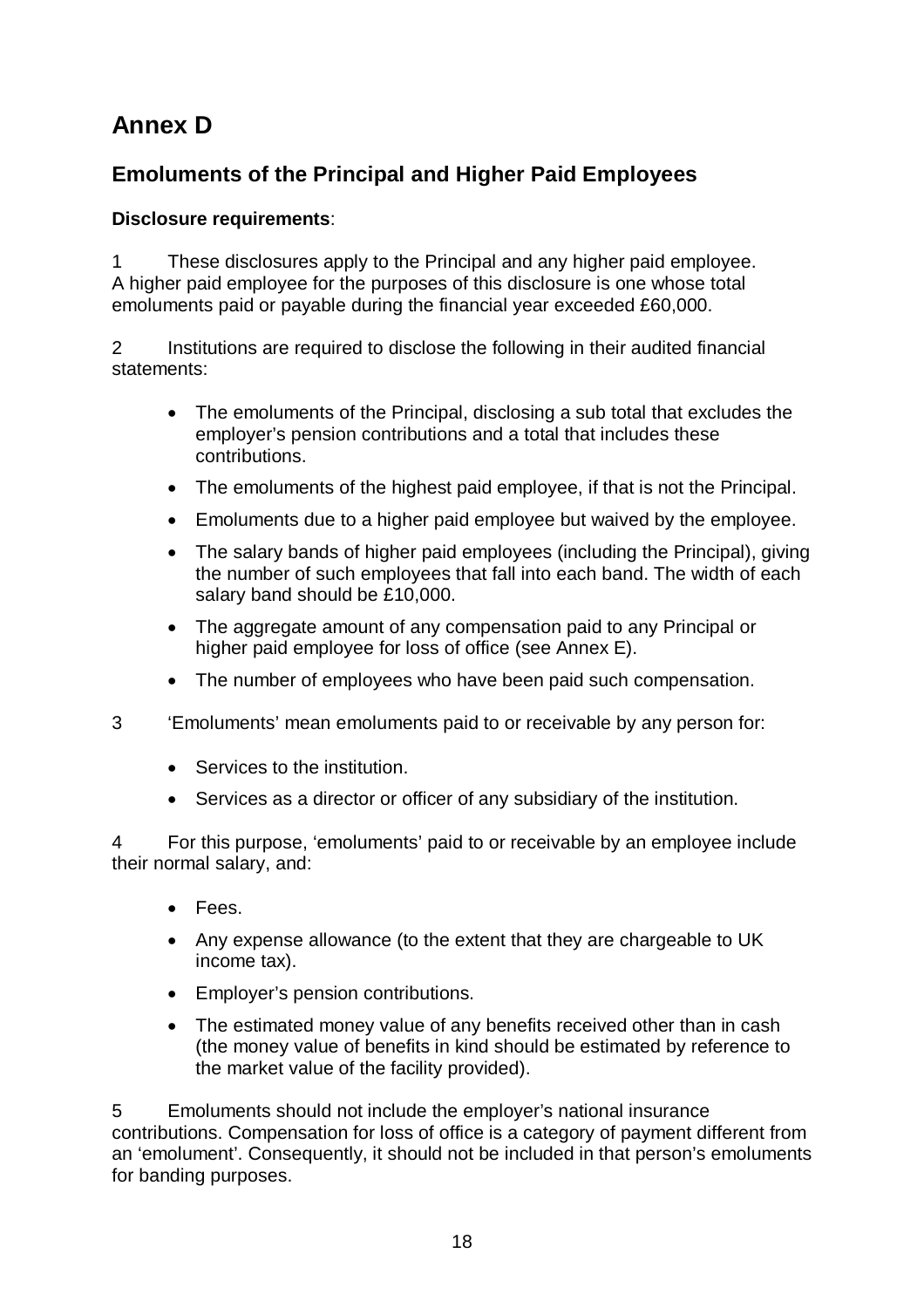6 If more than one person has been Principal during the year, each such person's total emoluments for the year must be attributed to that part of the year during which they were Principal, and these amounts must be disclosed separately.

7 Disclosure of the various emoluments should show the analysis between:

- Salaries.
- Benefits in kind.
- Pension contributions.

#### **Benefits in kind**

8 As noted in 4 above, wherever possible the money value of benefits in kind should be estimated by reference to the market value of the facility provided. Where it is not practicable to use market values, taxable values should be used. Guidance that institutions should discuss with their auditors on the treatment of motor cars and subsidised accommodation is set out below.

#### **Motor cars**

9 Where an institution provides a leased motor car the market value could be calculated with reference to the lease payments and additional running costs borne by the institution. Likewise, if the institution purchases a car then the sum disclosed could be calculated by reference to annual running costs including depreciation and associated interest costs. This may involve distinguishing between private and business mileage and require the Principal/higher paid employee to keep a record of his or her private and institutional mileage. These amounts may more properly represent the cost to the institution than the taxable benefit.

#### **Subsidised accommodation**

10 Where the institution owns the property, the benefit derived by the Principal/higher paid employee is the difference between the rent he/she paid (if any) and the estimated market rent for that property which the institution would receive if it were to lease the premises on a commercial basis. If the institution merely leases the property, the benefit could be assessed as the difference between the rent and other expenses paid by the institution and that paid by individual. Private and institutional use of the accommodation will need to be apportioned on a fair and consistent basis; and it would be helpful if the individual kept a record of institutional use to help with the calculation of a fair apportionment.

11 Where an institution makes it a condition of employment that an individual resides in an official residence, then disclosure on the basis of treatment for tax purposes is reasonable. Institutions and their auditors should reach a judgement that apportionments about private use are fair. The line adopted by the Inland Revenue can serve to inform that judgement.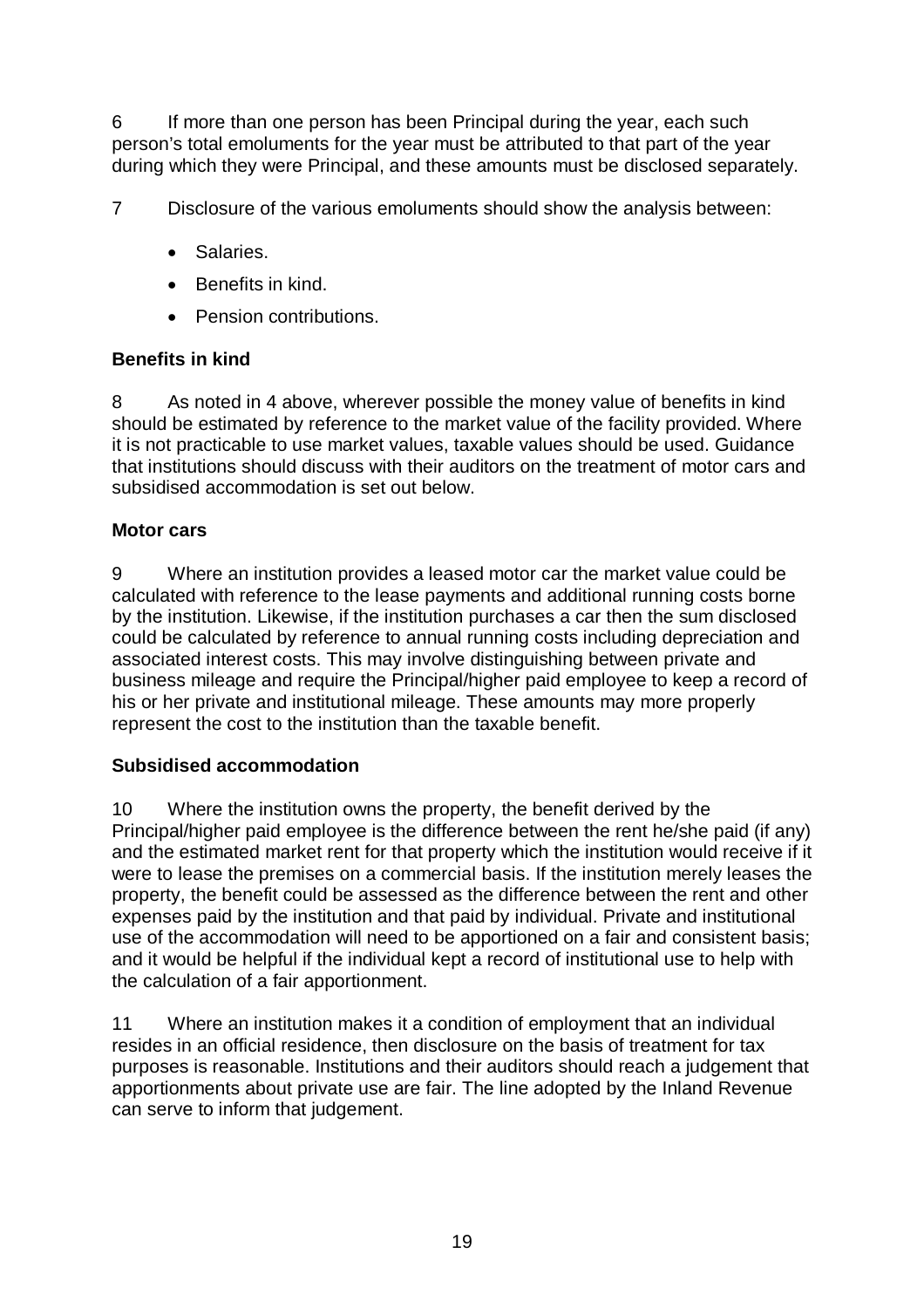# **Annex E**

## **Compensation for Loss of Office**

#### **Disclosure requirements:**

1 This disclosure applies to the Principal and any higher paid employee. A higher paid employee for the purposes of this disclosure is one whose total emoluments paid or payable during the financial year (or the preceding financial year) exceeded £60,000 or whose total emoluments paid or payable during the financial year exceeded £60,000 on a per annum basis.

2 Institutions shall show the aggregate amount of any compensation paid or payable to the Principal or any higher paid employee in respect of loss of office.

3 This amount disclosed must also include and distinguish between compensation paid or payable for loss of:

- Any other office in connection with the management of the institution's affairs.
- Any office in connection with the management of the affairs of a subsidiary undertaking of the institution.

4 Compensation disclosed shall include the estimated monetary value of any non-cash benefits paid or payable and the disclosure will also describe the nature of such compensation.

5 References to compensation for loss of office include compensation paid or payable in consideration for, or in connection with, retirement and/or enhancement of pension scheme benefits.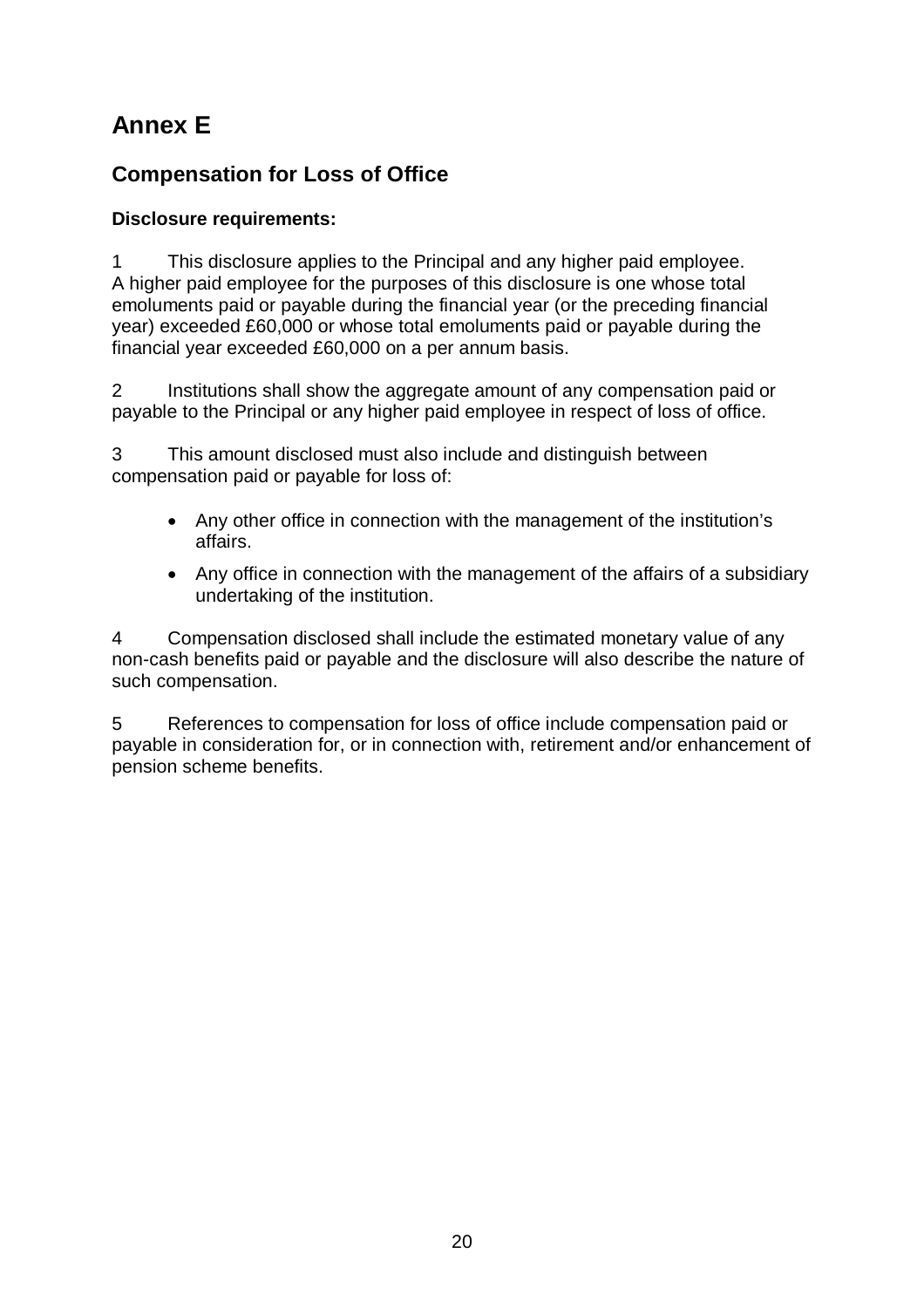# **Annex F**

#### **Costs in respect of Overseas Activities**

#### **Disclosure requirements:**

|                                                                        | Travel and<br>accommodation<br>£k | Subsistence<br>and Hospitality<br>£k | Other<br>Costs<br>£k | Number of<br>Visits<br><b>No</b> |
|------------------------------------------------------------------------|-----------------------------------|--------------------------------------|----------------------|----------------------------------|
| Governors<br><b>Senior Post</b><br><b>Holders</b><br>Other individuals |                                   |                                      |                      |                                  |
|                                                                        |                                   |                                      |                      |                                  |

#### **Explanatory Notes and Guidance**

Certain costs incurred in relation to the undertaking of overseas activities will need to be disclosed in the audited financial statements of the institution. The disclosure requirements relate to the net cost to the institution in respect of expenditure on overseas activities incurred by or on behalf of:

- Members of the governing body.
- Senior post holders.
- Other individuals.

Institutions should expand on this minimum disclosure where this would contribute to the overall understanding of their financial statements. The disclosure note should appear immediately after the detailed note on 'other operating expenses'.

Foreign activities are defined as 'expenditure incurred outside the United Kingdom, or incurred in connection with travel outside the United Kingdom'. Institutions need not disclose expenditure incurred in respect of:

- Students involved in course related overseas activity.
- Staff (but not governors) travelling with students involved in course related overseas activity.
- Overseas activities where the full costs are met by students.

The number of visits column is designed to reflect the number of person visits. For example if three people went on one trip, and four people went on another trip, then the column would show seven, not two. To simplify the disclosure, institutions may show the cost of breakfast in the accommodation column if it is integral to the room rate.

Where any items are recorded under expenditure for or on behalf of 'Other individuals', who are not members of staff, full details (including the names of the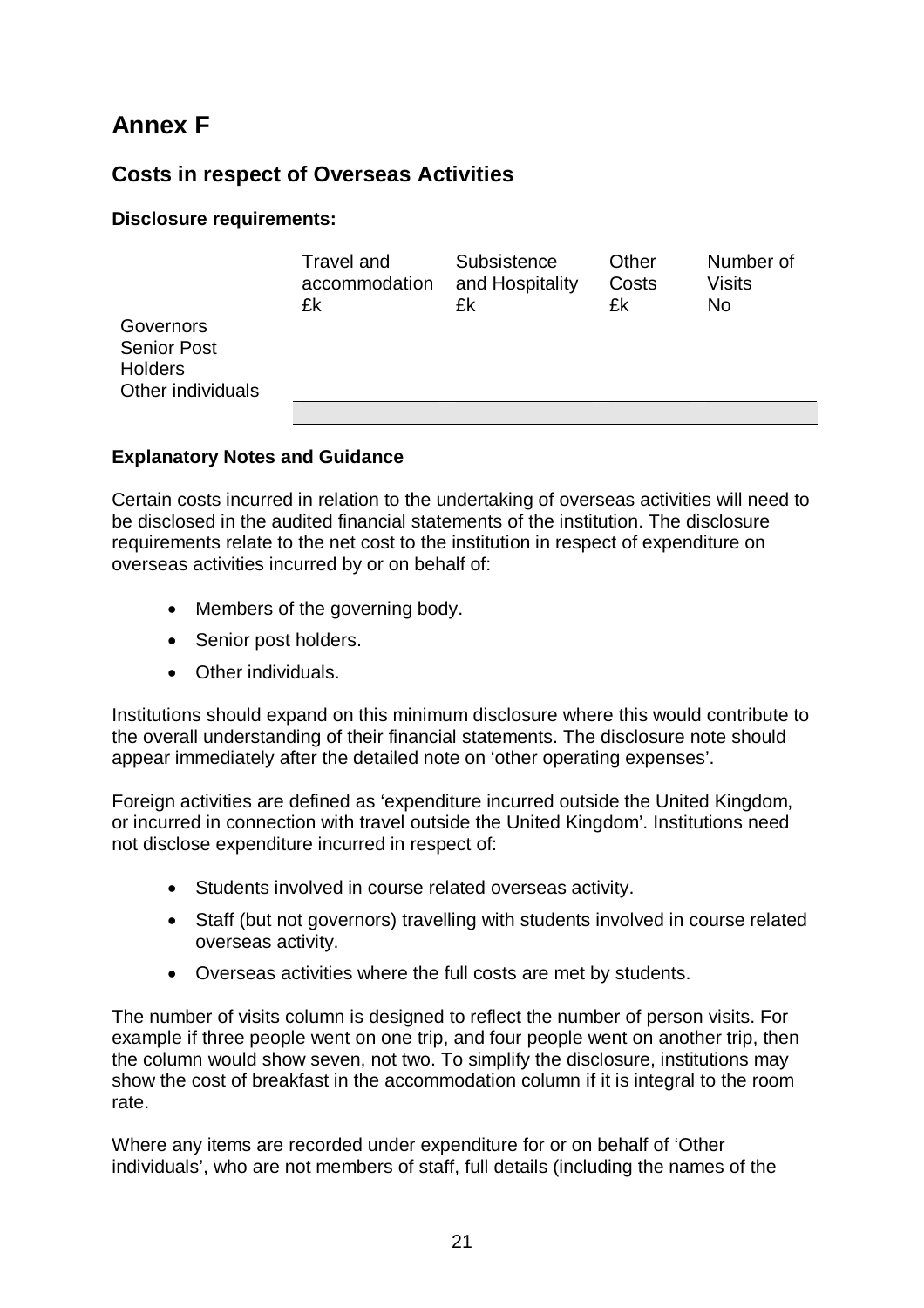travellers and the reason for the expenditure) also need to be disclosed. For example, this additional disclosure would be needed where expenditure had been incurred for or on behalf of the spouse of a governor.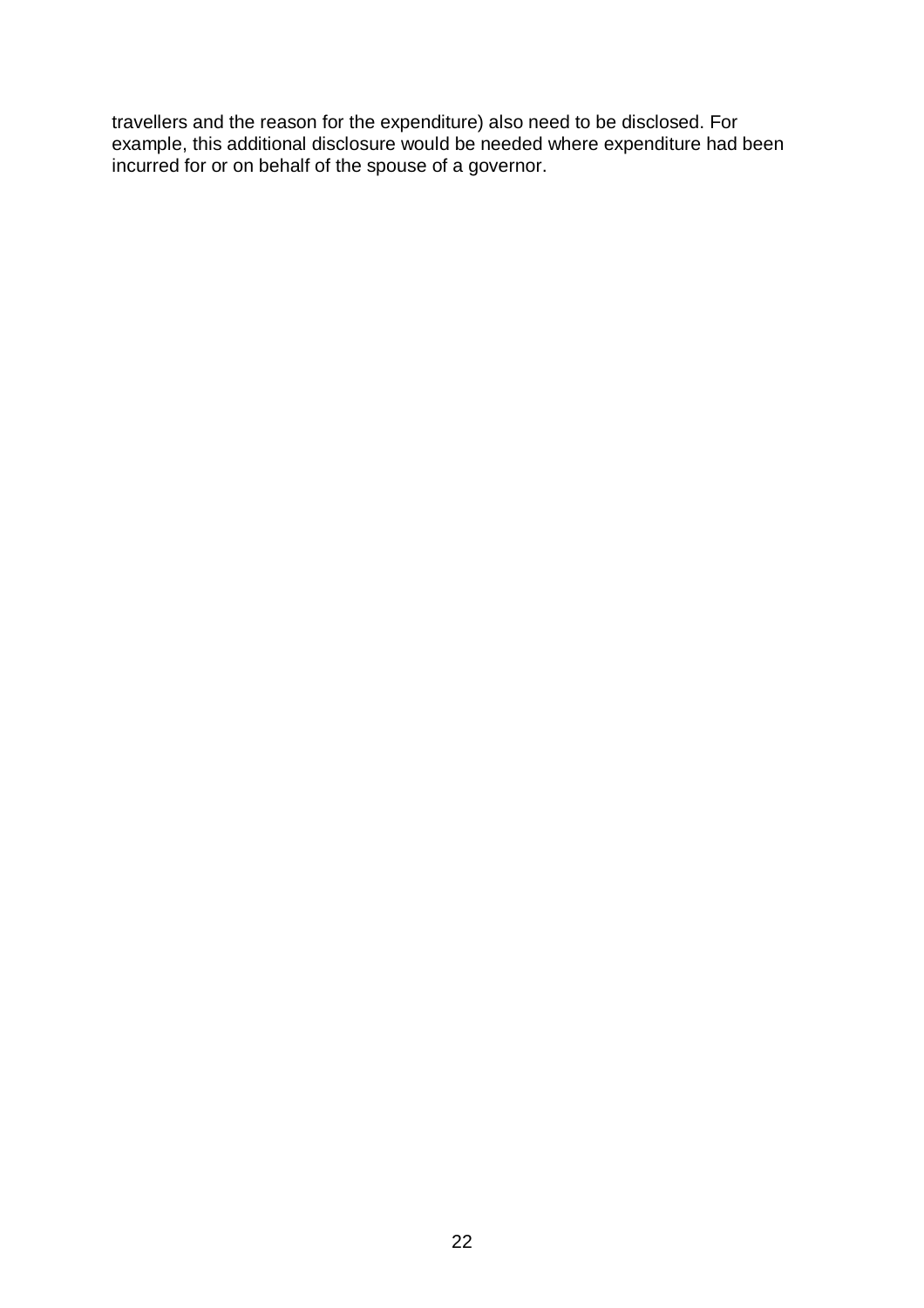# **Annex G**

## **Specific Guidance**

#### **Enhanced Pension Provisions**

A college's enhanced pension provision can constitute two different types of provision:

- i) Enhanced pensions resulting from redundancy (termination related pension entitlements).
- ii) Enhanced pensions relating from early retirement, where an expectation of that payment existed prior to retirement.

It is expected that the majority of enhanced pensions in colleges are termination related pension entitlements and these are outside the scope of FRS 17 and therefore should be treated as a provision under FRS 12 Provisions, Contingent Liabilities and Assets and should be disclosed separately from FRS17.

Institutions must use the tables supplied by the SFA in calculating any provision for enhanced pension. *The use of these tables is mandatory unless a more accurate estimate can be obtained from the Institution's actuaries.* The CPI option should be used following the Governments announcement in 2010 that CPI will be used, rather than RPI, for public sector pensions. The tables together with updated with market indices, following the  $31<sup>st</sup>$  July 2011, at the link below:

http://skillsfundingagency.bis.gov.uk/providers/finance/financialmanagement/financial management/accountsdirection/

#### **Accounting for Grants**

Any grants received from public funds should be accounted for in accordance with SSAP 4 Accounting for Government Grants. This means that the income should be matched to the relevant expenditure. Any capital grant received should be credited to a deferred capital grant account and not deducted from the purchase price of the assets concerned. The amount of the grant should be credited to the I&E account over the useful economic life of the related asset, on a basis consistent with the depreciation policy. If a capital grant is received before the purchase of the relevant asset, then the grant should be held in payments on account until spent. Where the conditions attached to an award of a grant state that the grant should be directed towards capital expenditure, it should be treated as a deferred capital grant.

Specific grants for DDA work and backlog maintenance have been distributed during the year. To the extent that these grants have not been spent at the year end they should be included in payments received in advance within creditors. Once spent they should either be shown as revenue or credited to deferred capital grants as appropriate in line with the nature of the expenditure.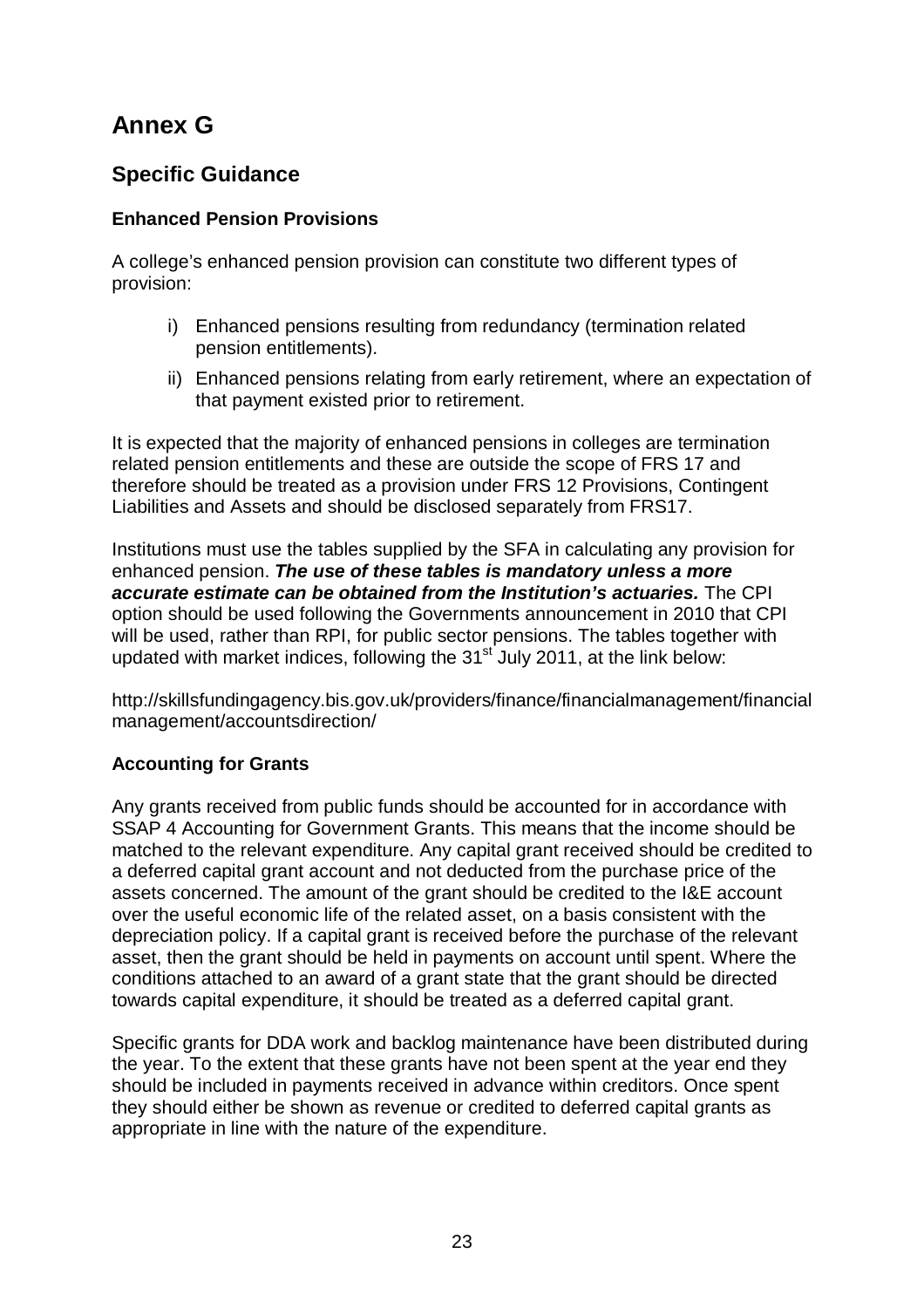#### **Agency costs**

Institutions should review and consider the guidance set out in paragraph 55 of the SORP in respect of agency costs.

Where the institution disburses funds it has received as paying agent on behalf of another body and it has no beneficial interest in the funds the receipt and subsequent disbursement of the funds should be excluded from the income and expenditure of the institution where the FRS 5 test for the recognition of an Asset is not met, i.e. where the institution does not have control over the future economic benefits.

What constitutes an agency arrangement will depend upon each individual fund and its own individual characteristics. However, financial contingency funds (access funds) and Educational Maintenance Allowances are such funds that institutions will need consider to assess if the FRS 5 test would be met or not.

The key test is whether the institution has any future beneficial interest in the funds. In the majority of cases the funds will be given to students to support their studies, and so the beneficial interest will be transferred from the institution to the learner. Where this occurs, the funds should be excluded from the income and expenditure account. In the institution's year-end financial statements there should be a separate note for each of the funds showing how they have been treated.

In some cases, funds might not be passed direct to the student but to a third party, in order to pay for student-related transactions, such as residential costs and equipment. In these cases, as the contract is between the institution and the third party, the beneficial interest is not transferred from the institution to the learner. Where this occurs, the funds should be included within the income and expenditure of the institution. For example, large items of equipment purchased from the access fund for a student's need might remain the property of the institution.

Institutions are recommended to include a new accounting policies note on agency arrangements in their financial statements, for example:

The institution acts as an agent in the collection and payment of financial contingency funds and educational maintenance allowances. Related payments received from the National Welsh Government for Education and Training for Wales and the Welsh Government and subsequent disbursements to students and institutions are excluded from the income and expenditure account and are shown separately in note xxxx.

If you have any queries over the interpretation of this guidance please contact your external auditor.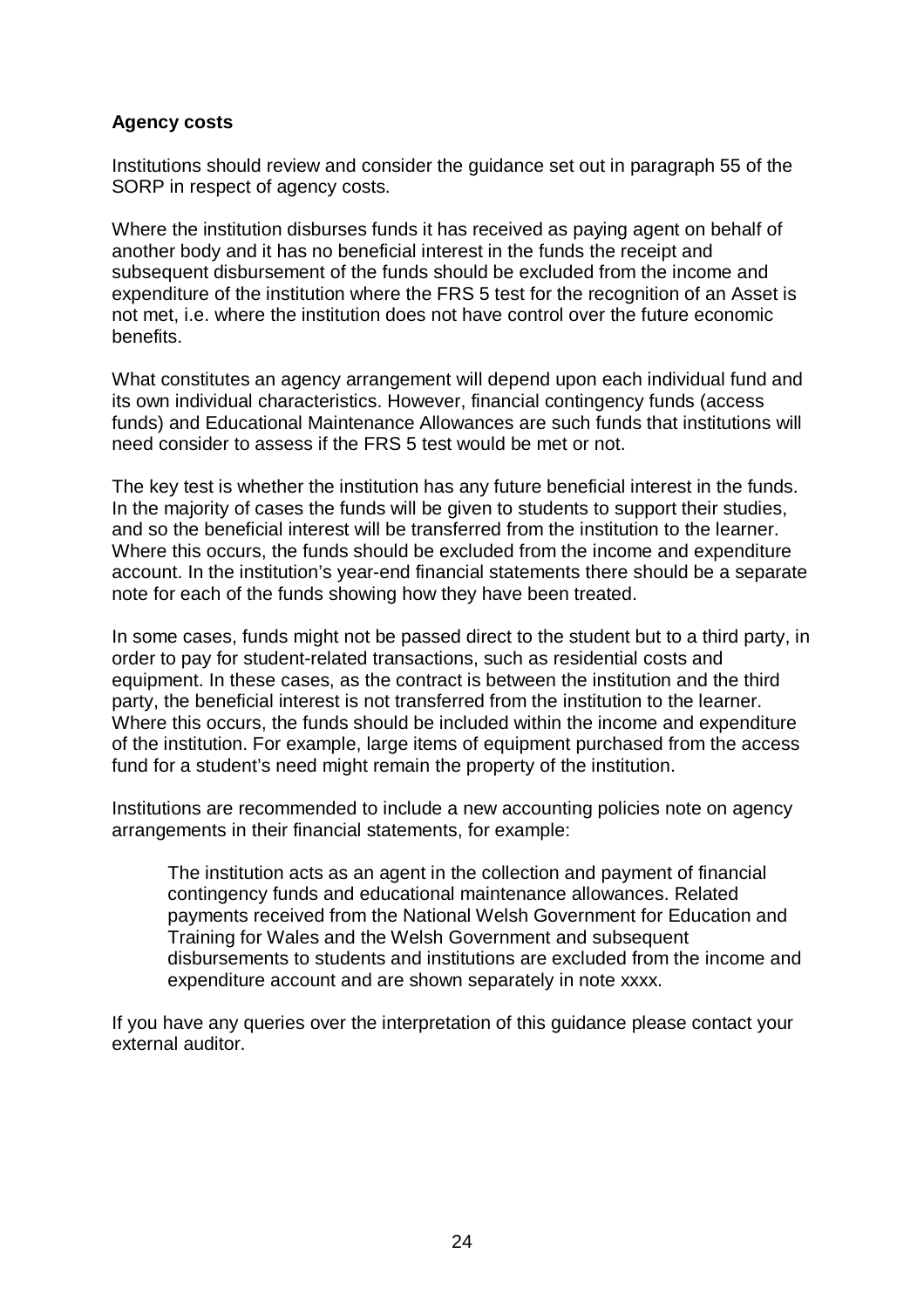#### **Payment Performance**

#### **The Better Payments Practice Code**

The four key principles of the Better Payments Practice Code, which institutions should adopt are:

- Agree payment terms at the outset of a deal and stick to them.
- Explain the payment procedures to suppliers.
- Pay bills in accordance with any contract agreed with the supplier, or as required by law.
- Tell suppliers without delay when an invoice is contested and settle quickly on receiving a satisfactory response.

HM Treasury expects public sector bodies to comply with this code as it represents best practice.

#### **The Late Payment of Commercial Debts**

The Late Payment of Commercial Debts (Interest) Act 1998 provides small businesses with a statutory right to claim interest on late payment of commercial debts. In November 1998, small firms were first given the right to charge interest to large companies and public sector organisations. The Late Payment of Commercial Debts (Interest) Act 1998 was extended to cover large companies in November 2002. If no credit period has been agreed, then the Act sets a default period of 30 days after which interest can run.

#### **Required disclosures**

The institution's policy and practice on payment of creditors should be disclosed in the Members Report. This should include a policy statement for the following financial year and the number of days (calculated in the prescribed manner) taken to pay bills in the current financial year.

The statement must include whether:

- It is the institution's policy to follow any code or standard on payment practice and, if so, give the name of the code or standard.
- In respect of some, or all, of its suppliers, it is the institution's policy to:
	- i Settle the terms of payment with those suppliers when agreeing the terms of each transaction.
	- ii Ensure that these suppliers are made aware of the terms of the payment.
	- iii Abide by the terms of payment.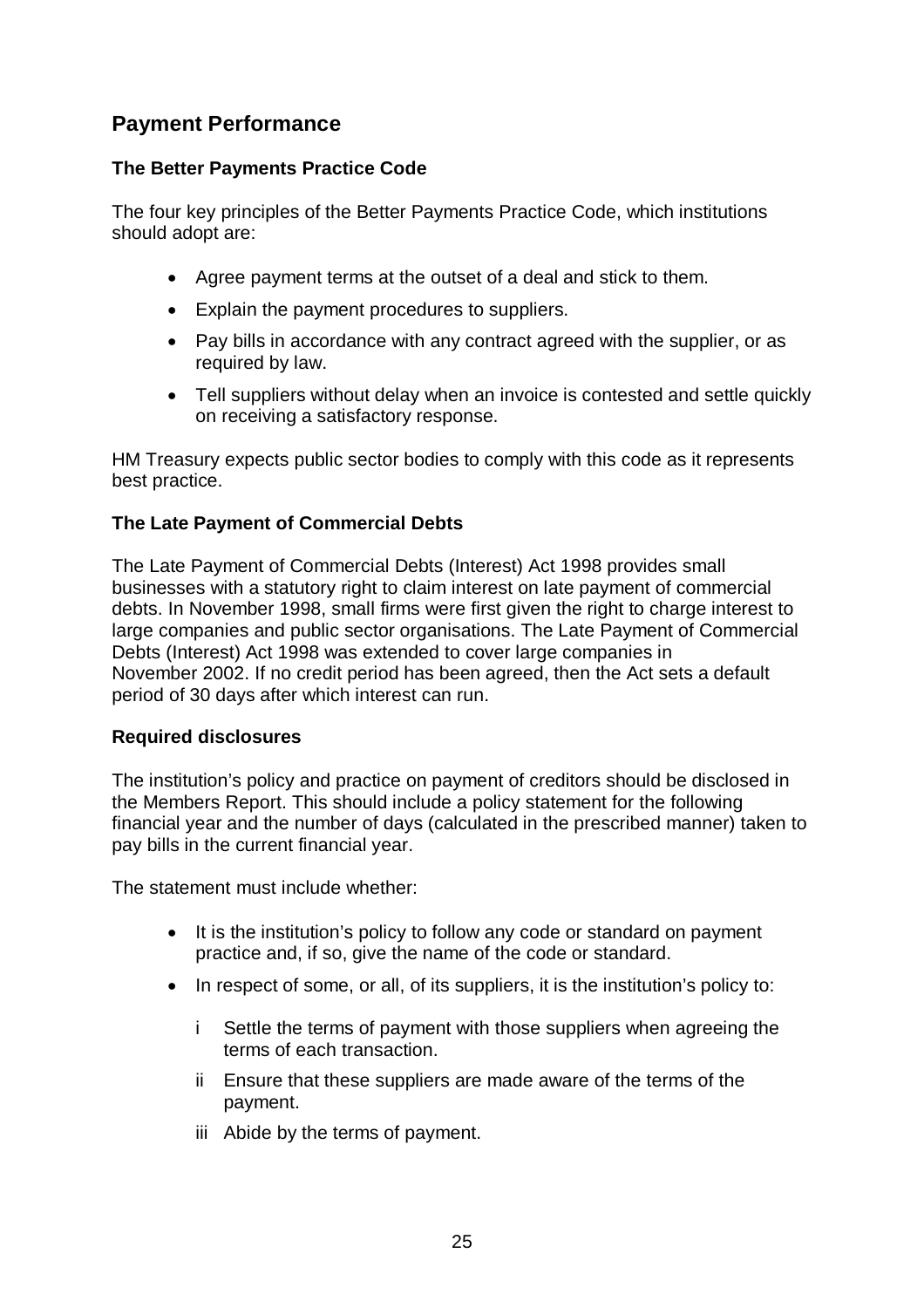Where the statement does not cover all suppliers, the policy for the other suppliers needs to be disclosed.

The amount of any interest paid under The Late Payment of Commercial Debts (Interest) Act 1998 should also be disclosed.

#### **Calculation of payment days**

The number of days represented by trade creditors falling due for payment within one year at the year end, compared to the total amounts invoiced to suppliers during the year. This calculation method, which should be familiar to your external auditors, is as follows:

Trade creditors at the end of the year are £100k.

Amounts invoiced during the year by suppliers are £1m

Number of days in the financial year is 365.

100  $\times$  365 = 36.5 days  $1,000$ 

#### **Consortium income**

There are an increased number of consortium arrangements in place. If the institution is acting as the lead in the consortium, it should only include its own income earned in the I&E, not that passed onto other consortium members. An extra note under the funding council grants note will be required to detail consortium income as follows :

"The Institution is the lead partner in a consortium to deliver xxxx. The income included in these accounts is earned by the institution in its capacity as a provider and consortium lead. All other income relating to the consortium and payable to consortium members has been excluded from the accounts. Total income claimed in the year and the related payments to partners was as follows" :

| Total income                | x |
|-----------------------------|---|
| Payments to FE partners     | x |
| Payments to non FE partners | X |
| Net income                  | x |

#### **Auditor fees**

The Companies Act 2006 required a more detailed breakdown of auditor's fees for years beginning on or after 1 Oct 2005, this requirement is transferred to the FE sector. The disclosures required are a split between audit fees and other fees for both the internal and external auditors. Comparatives are required.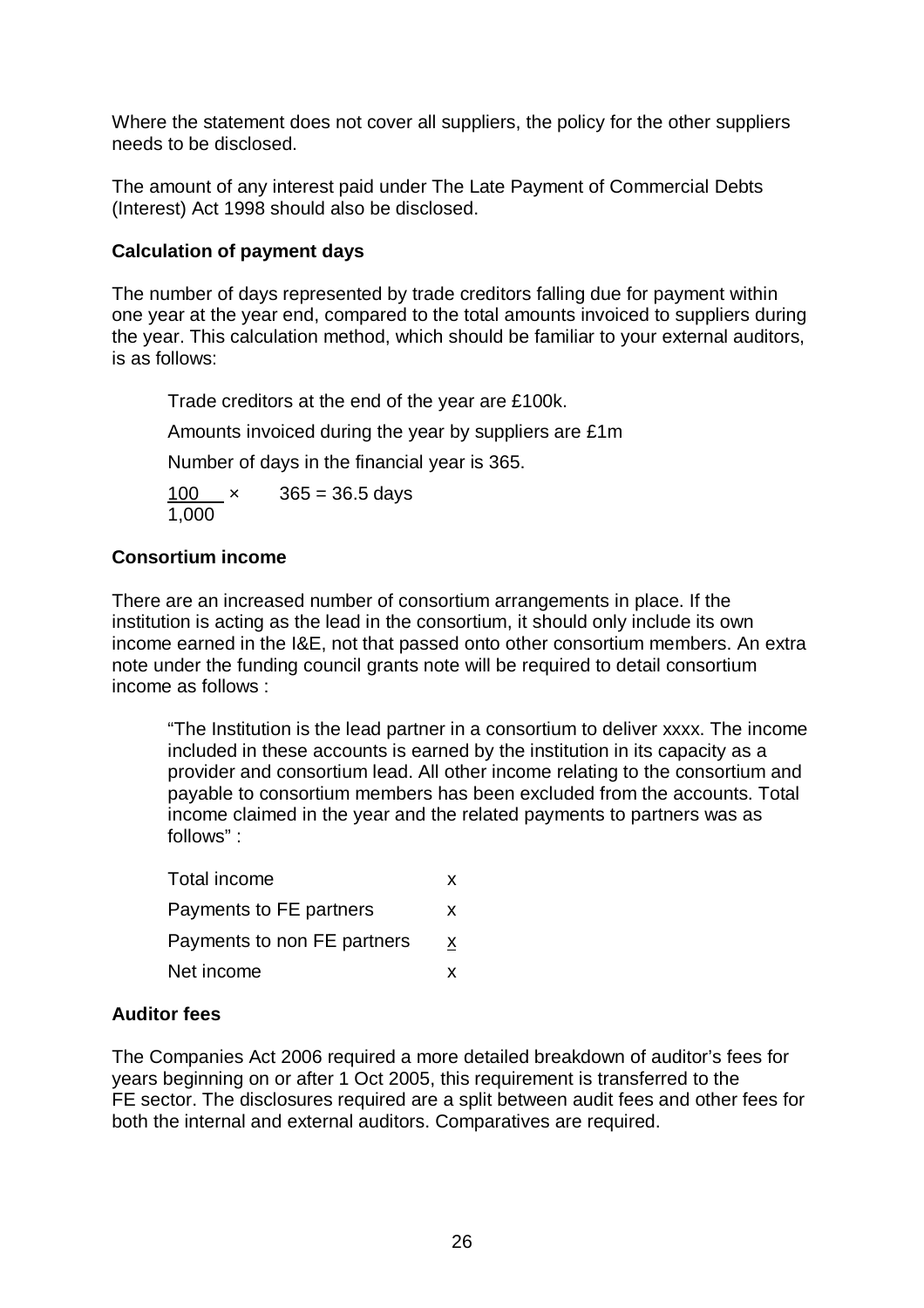#### **College mergers and partnerships under the transformation programme**

A number of mergers will be created, along with partnerships and other arrangements under transformation. The Welsh Government will not be publishing specific guidance on the accounting treatment of these as they will all potentially require individual treatment. For further information with regard to the accounting standards relating to mergers and partnerships see the YPLA Accounts Direction, chapter 6, Accounting for Subsidiary and Associate Companies and Joint Ventures and College Combinations at the following link.

[http://www.ypla.gov.uk/aboutus/ourwork/guidance/assurance-financial](http://www.ypla.gov.uk/aboutus/ourwork/guidance/assurance-financial-monitoring/financial-management/)[monitoring/financial-management/](http://www.ypla.gov.uk/aboutus/ourwork/guidance/assurance-financial-monitoring/financial-management/)

#### **Financial Reporting Standard 17 retirement benefits**

The full disclosure notes required can be found in the Casterbridge College model financial statements. The model for 2011 can be found on the YPLA website at the following link:

[http://www.ypla.gov.uk/aboutus/ourwork/guidance/assurance-financial](http://www.ypla.gov.uk/aboutus/ourwork/guidance/assurance-financial-monitoring/financial-management/)[monitoring/financial-management/](http://www.ypla.gov.uk/aboutus/ourwork/guidance/assurance-financial-monitoring/financial-management/)

The ASB have published a best practice guide for reporting of retirement benefits, this is best practice and is not mandatory, see link:

[http://www.frc.org.uk/images/uploaded/documents/Reporting%20Statement%20Web](http://www.frc.org.uk/images/uploaded/documents/Reporting%20Statement%20Web%20optimised.pdf) [%20optimised.pdf](http://www.frc.org.uk/images/uploaded/documents/Reporting%20Statement%20Web%20optimised.pdf)

There have been no additional changes to FRS 17 disclosure requirements during the year.

#### **Operating and Financial Review**

The Operating and Financial Review may also be called the members report or the report of the Governing Body. The SORP 2007 requires the review to provide an overview of the institutions finances and operations and should follow best practice as set out in the Reporting Statement 'The Operating and Financial Review' issued by the Accounting Standards Board in January 2006.

[http://www.frc.org.uk/images/uploaded/documents/Reporting%20Statements%20OF](http://www.frc.org.uk/images/uploaded/documents/Reporting%20Statements%20OFR%20web.pdf) [R%20web.pdf](http://www.frc.org.uk/images/uploaded/documents/Reporting%20Statements%20OFR%20web.pdf)

Extract from the SORP 2007 with regard to the Operating and Financial Review :

*Specifically the OFR should provide a comprehensive and balanced analysis, consistent with the size and complexity of the institution, of:* 

- *(a) The development, performance and operation of the business and operation of the institution during the financial year.*
- *(b) The position of the institution at the end of the year.*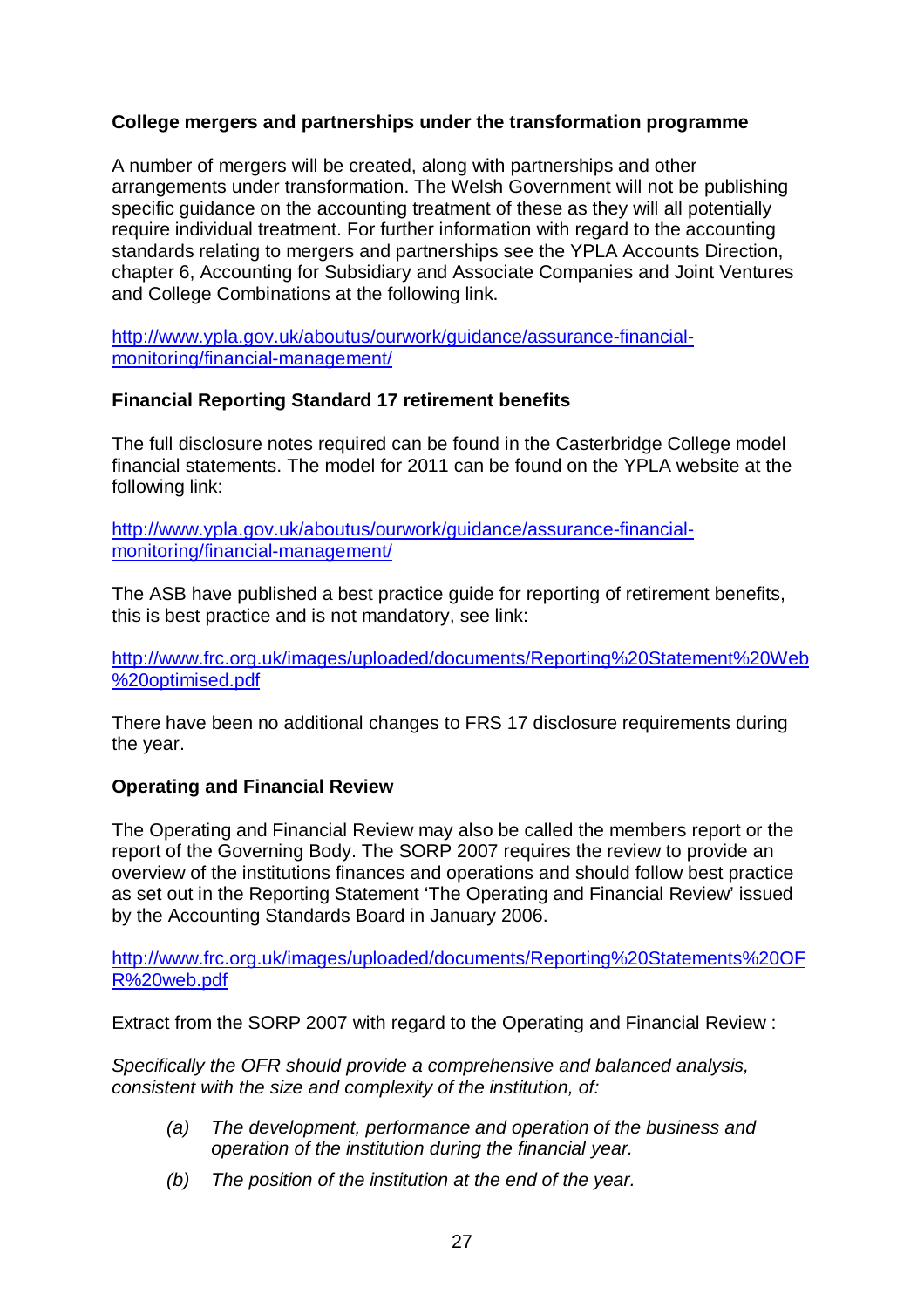- *(c) The main trends and factors underlying the development, performance and position of the business of the institution and its academic performance during the financial year.*
- *(d) The main trends and factors which are likely to affect the institution's future development, performance and position.*

The OFR should be produced in accordance with the following principles, in that it *should:* 

- (a) *Set out an analysis of the institution through the eyes of the institution's governing body (or equivalent).*
- (b) *Focus on matters that are relevant to the interests of funders and financial supporters.*
- (c) *Have a forward-looking orientation, identifying those trends and factors relevant to the funders and financial supporters' assessment of the current and future performance of the institution and the progress towards the achievement of long-term academic and business objectives.*
- (d) *Complement as well as supplement the financial statements, in order to:*
- (e) *Enhance the overall corporate disclosure.*
- (f) *Be comprehensive and understandable.*
- (g) *Be balanced and neutral, dealing even-handedly with both good and bad aspects.*
- (h) *Be comparable over time.*

*The OFR should provide information to assist funders and financial supporters to assess the strategies adopted by the institution and the potential for those strategies to succeed. The key elements of the disclosure framework recommended to achieve this are, where significant:* 

- (a) *The nature of the institution including a description of the competitive and regulatory environment in which it operates, and the institution's objectives and strategies.*
- (b) *The development and performance of the institution, both in the financial year under review and in the future;*
- (c) *The resources, principal risks and uncertainties and relationships that may affect the institution's long-term financial position; and*
- (d) *The position of the institution including a description of the long-term financing, treasury policies and objectives and liquidity of the institution both in the financial year under review and the future.*

*The form and content of the OFR is not prescribed, the principles set out in paragraph 26 above set a framework for the disclosures to be provided by the governing body (or equivalent) in the OFR. The institution's governing body*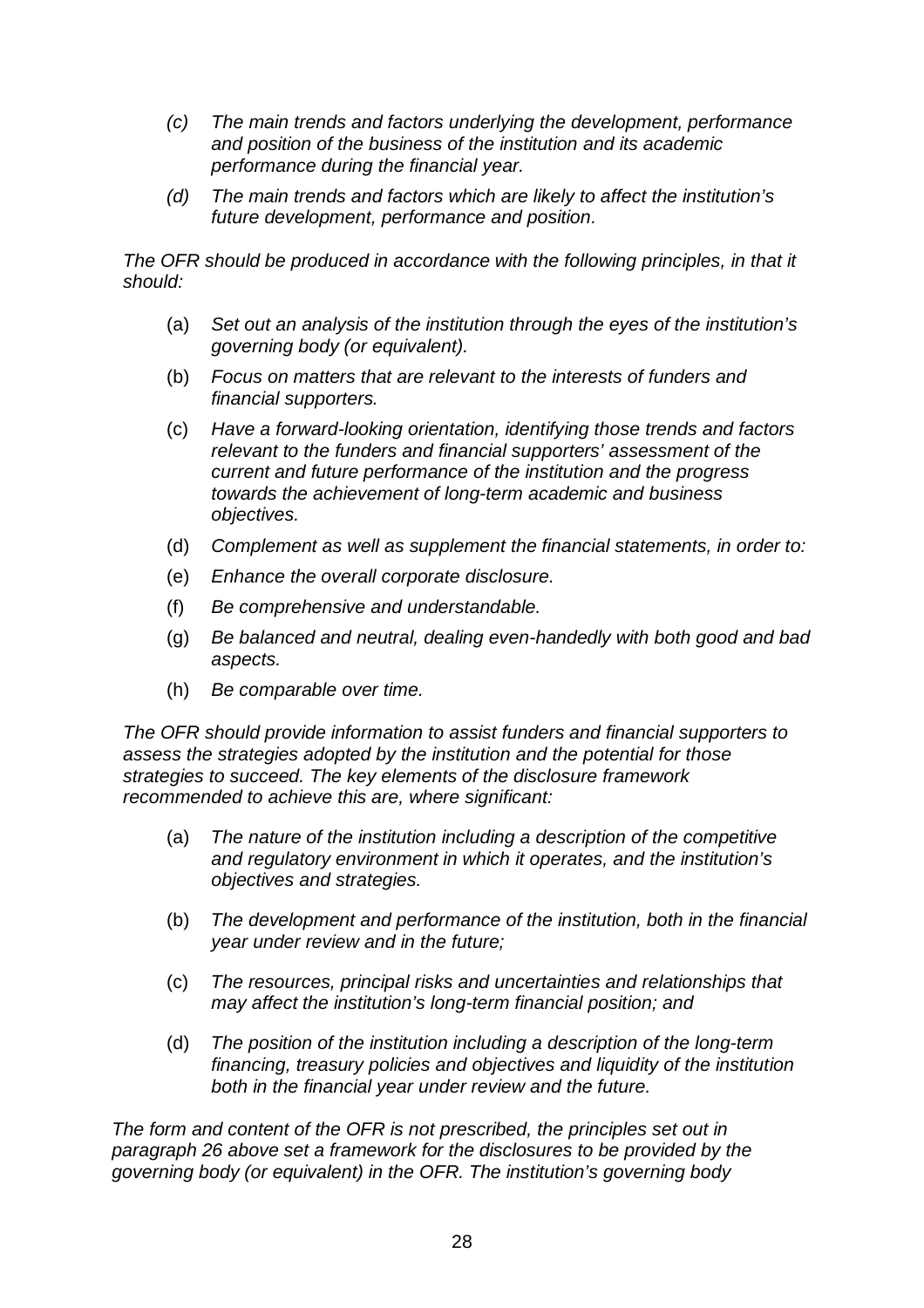*(or equivalent) should consider how best to use the framework to structure the OFR and the precise content, including the level of detail to be disclosed, relating to the key elements set out in paragraph 27, given the particular circumstances of the institution.* 

#### **Casterbridge Accounts**

There have been a small number of changes to the model Casterbridge Accounts for 2010/11. The full set of accounts can be found under Accounts Direction 2010/11 at the following link.

[http://www.ypla.gov.uk/aboutus/ourwork/guidance/assurance-financial](http://www.ypla.gov.uk/aboutus/ourwork/guidance/assurance-financial-monitoring/financial-management/)[monitoring/financial-management/](http://www.ypla.gov.uk/aboutus/ourwork/guidance/assurance-financial-monitoring/financial-management/)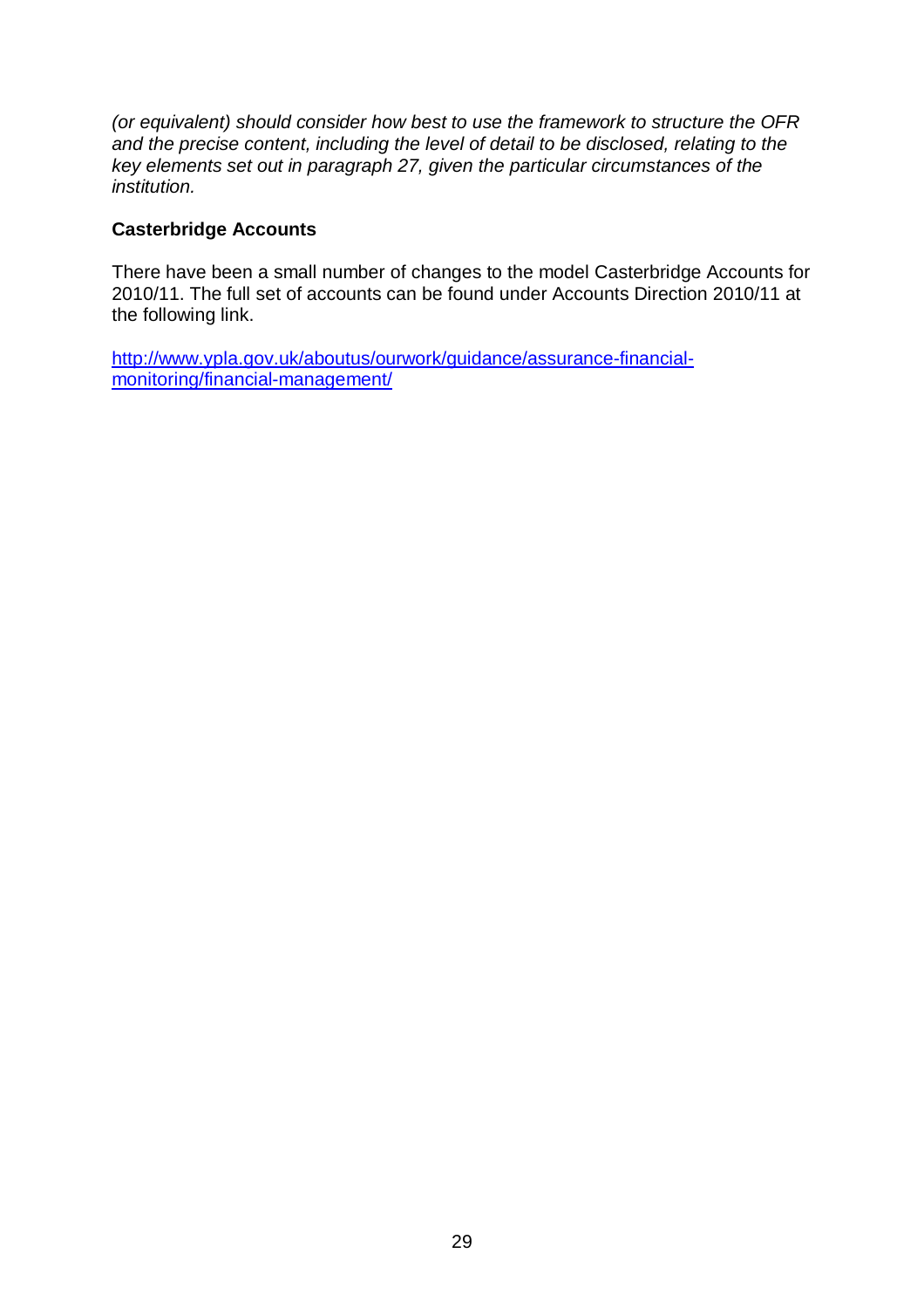# **Annex H**

#### **Recent Financial Reporting Developments**

The following standards and guidance have been issued since the 2009/10 Accounts Direction.

#### **ASB Improvement to FRS 2010**

In order to maintain the existing levels of convergence between UK GAAP and IFRS, the ASB has issued Improvement to FRS 2010. It includes amendments to SSAP 25 'Segmental reporting', FRS 8 'Related party disclosures', and FRS 29 (IFRS 7) 'Financial instruments: Disclosures'. The amendments are effective for accounting periods starting on or after 1 January 2011.

The only amendment that may be relevant to the Welsh FE sector is:

The definition of a related party is proposed to change to:

A related party is a person or entity that is related to the entity that is preparing its financial statements (in this Standard referred to as the 'reporting entity').

(a) A person or a close member of that person's family is related to a reporting entity if that person:

- (i) Has control or joint control over the reporting entity.
- (ii) Has significant influence over the reporting entity.
- (iii) Is a member of the key management personnel of the reporting entity or of a parent of the reporting entity.

#### **UITF ABSTRACT 48 Accounting implications of the replacement of RPI with CPI**

This Abstract addresses whether the change in inflation measure from RPI to CPI is a change in assumption or a change in benefit, and subsequently whether the change in value is put through the Income and Expenditure Account or the Statement of Recognised Gains and Losses. The implications from this Abstract were dealt with by all Welsh FE Institutions in the 2009/10 accounts as the UITF was applicable immediately.

#### **International Accounting Standards**

For accounting periods beginning on or after 1 January 2005, the UK's listed companies must use European Union adopted International Accounting Standards in their group financial statements. International Financial Reporting has been applicable for central government departments from 1<sup>st</sup> April 2009.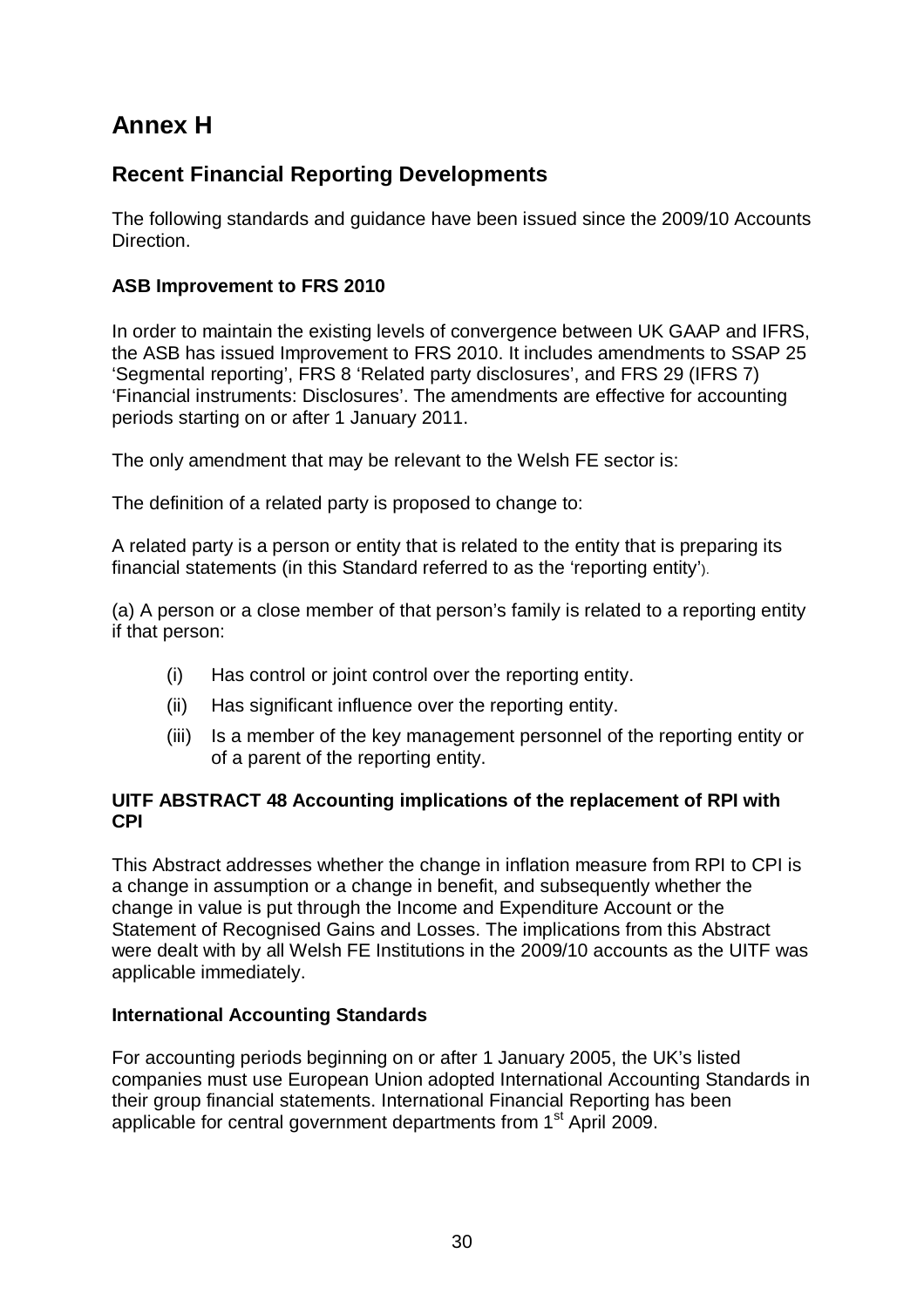#### **FRED 43 Application of Financial Reporting Standards**

The Accounting Standards Board (ASB) issued FRED 43 in October 2010. The exposure draft sets out proposals for a three tier reporting framework that requires entities to prepare financial statements in one of the following tiers (an entity may voluntarily elect to adopt a higher tier:

| <b>Tier</b>    | <b>Accounting</b><br><b>Regime</b> | <b>Nature of Entity</b>                                     | <b>Reduced</b><br>disclosures for: |
|----------------|------------------------------------|-------------------------------------------------------------|------------------------------------|
|                | <b>EU-adopted IFRS</b>             | Publicly<br>accountable                                     | Qualifying<br>subsidiaries         |
| $\overline{2}$ | <b>FRSME</b>                       | <b>Entities without</b><br>public<br>accountability         | Qualifying<br>subsidiaries         |
| 3              | <b>FRSSE</b>                       | <b>Smaller entities</b><br>without public<br>accountability |                                    |

NB. Publically accountable for this purpose means entities that have entered a public capital market or they act in a public fiduciary capacity such as banks.

More information can be found at the following link:

<http://www.frc.org.uk/asb/technical/projects/project0072.html>

It is currently anticipated that most FE Institutions would fall into Tier 2. The new framework was to be effective for accounting periods beginning on or after 1 July 2013, with earlier adoption permitted in FRED 43, making it applicable to the FE sector for the 2013/14 year. However at the ASB meeting on 16 June 2011 the Board tentatively agreed to defer the effective date to 1 January 2014. If this is ratified then IFRS will apply to FE Institutions from the 2014/15 year.

#### **FRED 44 Financial Reporting Standards for Medium Sized Entities (FRSME)**

This FRED was published alongside FRED 43. The FRSME is a modified version of IFRS for SMEs, that UK tier 2 entities would adopt, it is adapted to specific UK circumstances, with modifications relating to UK legal compliance and others including:

- (a) The replacement of section 29 with IAS 12 'Income Taxes'.
- (b) The provision of transitional relief for dormant companies.
- (c) The introduction of a parent company cash flow statement exemption.
- (d) An adjustment to the requirement for preparation of consolidated financial statements (the scope of section 9 of the IFRS for SMEs).

#### **FRED 45 Public Benefit Entities**

This exposure draft was published in March 2011, with comments due by 31 July 2011. it sets out proposals for a Financial Reporting Standard for Public